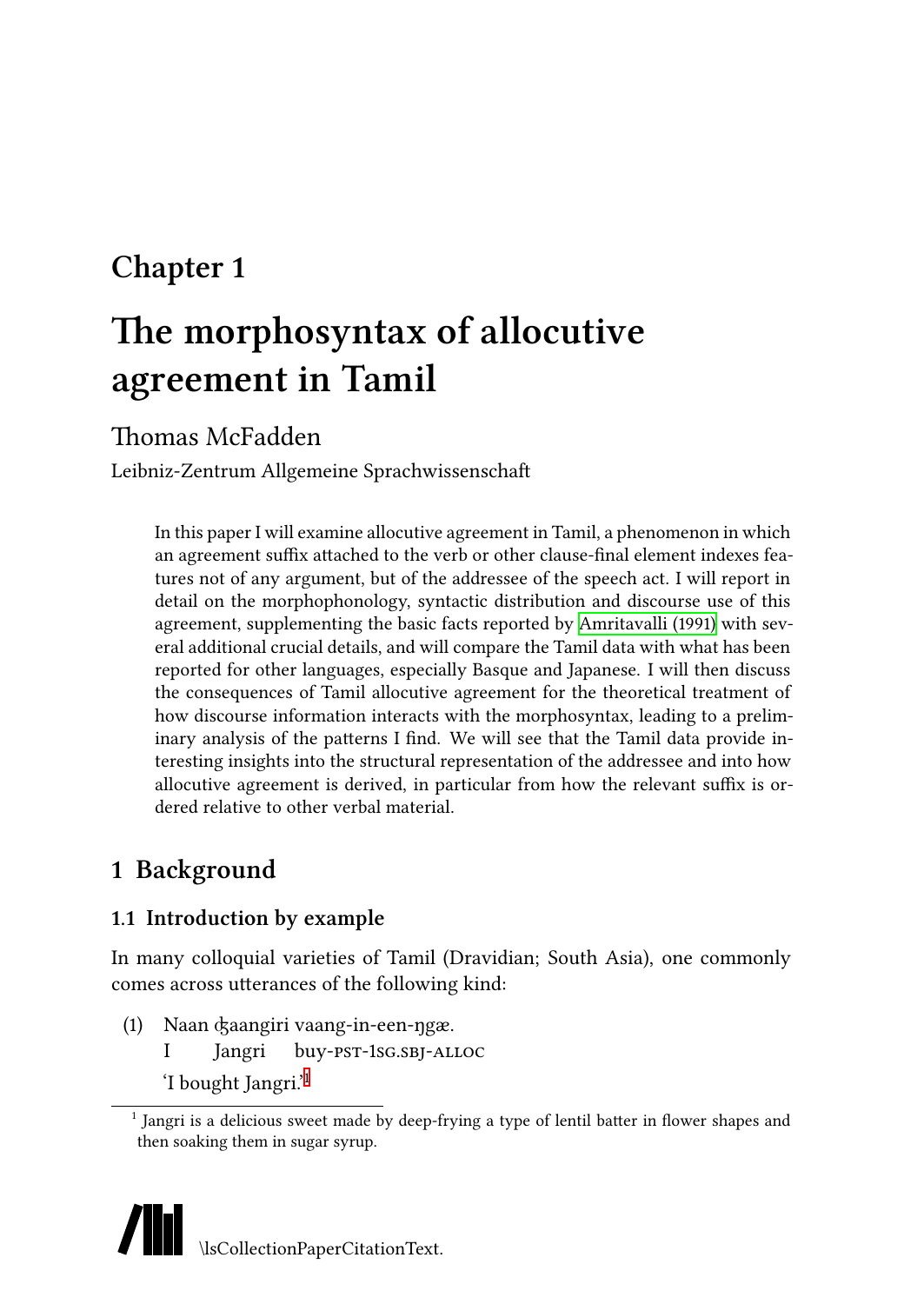<span id="page-1-0"></span>Aside from the good news it brings to the hearer, (1) is of interest because it contains two different types of agreement stacked on top of each other. First, there is the suffix *-een*, which marks the u[nr](#page-1-0)emarkable agreement of a finite verb with its subject that is found in a significant portion of the languages of the world. Second, there is the suffix *-ŋgæ*, glossed here as ALLOC, which marks a rather different kind of agreement that is far less widely attested. Specifically, rather than cross-referencing properties of one of the arguments of the verb, it provides information about the addressee, specifically that this sentence is addressed to either a group or an individual with whom the speaker would use polite forms. If addresse[d instead to a sin](#page-32-0)gle person with whom the speaker would use familiar forms, this suffix is simply lacking, as in (2):

(2) Naan Ãaangiri vaang-in-een. I Jangri buy-pst-1sg.sbj 'I bought Jangri.'

As we will see directly, similar types of agreement with the addressee have been described for a number of other languages. It is most famously found in Basque (Oyharçabal 1993), where it is referred to as 'allocutive agreement', a term I will adopt here. Allocutive agreement is of considerable interest, both for the theory and typology of agreement systems, and for what it can tell us about the grammatical representation of speech acts and their participants. As such, looking into the precise distribution of and constraints on this kind of agreement will hopefully shed some light on currently ongoing discussion and controversy over the extent to which certain phenomena normally associated with discourse and semantics may actually have a morphological and syntactic side.

In this paper, I will present newly collected, detailed data on allo[cutive agree](#page-33-0)[ment](#page-33-0) in Tamil and compare it with what has been reported for other languages, especially Basque and Japanese. We will see that the Tamil facts resemble those from the other languages in the broad strokes, but that there are a number of interesting points of detail where Tamil differs in ways that are relevant for our theoretical understanding. I will discuss the data before the background of a recent body of work on the syntactic side of the representation of speech acts. Of particular interest here will be how allocutive agreement interacts with the phenomenon of monstrous agreement in the language discovered by Sundaresan (2012), where speech act participants also play a crucial role. I will conclude the paper with a preliminary analysis of the patterns and some discussion of how it can serve as a starting point for future investigations.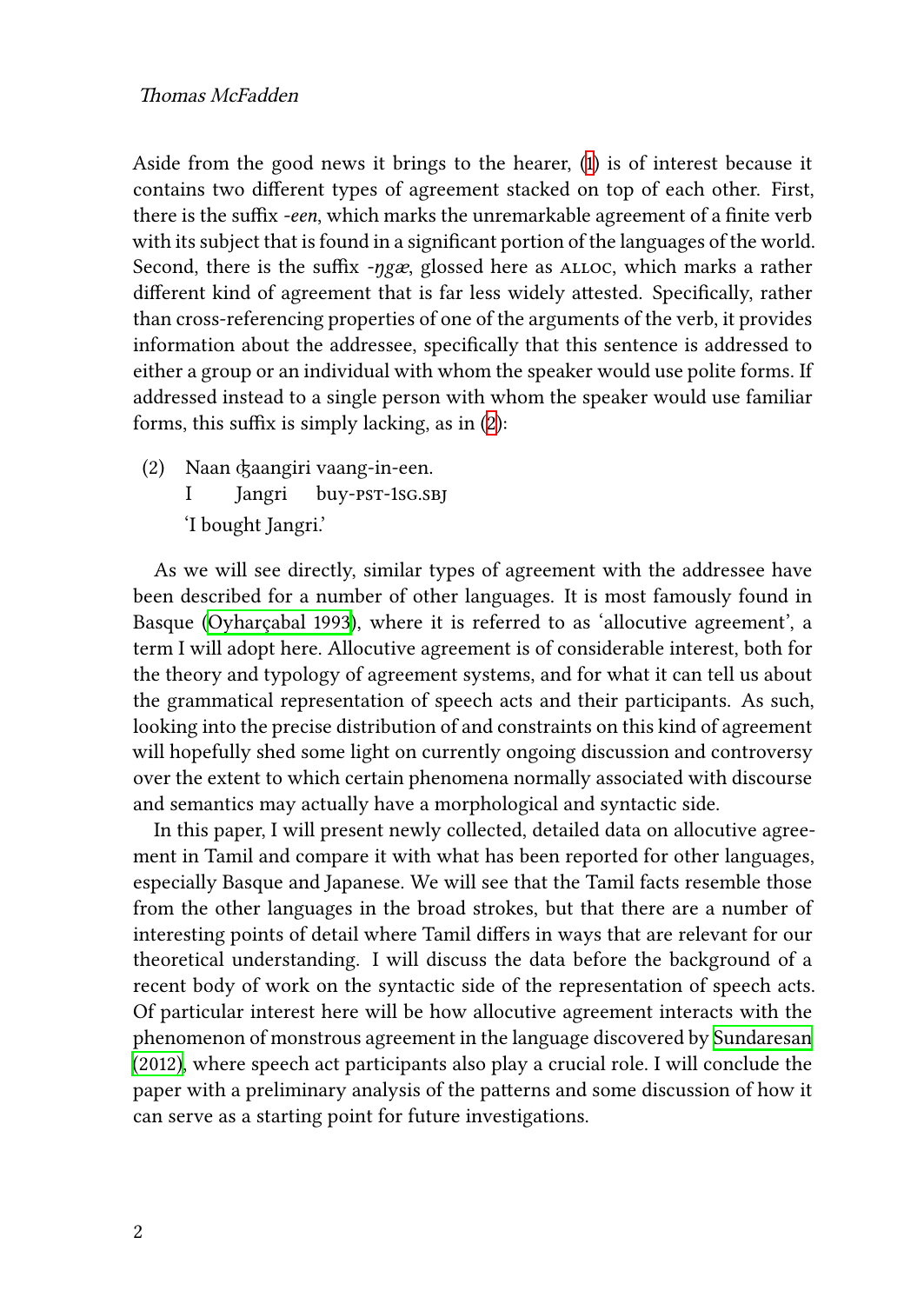#### **1.2 On allocutive agreement**

Allocutive agreement (henceforth abbreviated as AllAgr), while far from common, has been identified in a number of languages from a wide selection of families (see Antonov 2015: for an initial typological overview). Adapting Antonov (2015) slightly, we can identify something as AllAgr if it has the following properties. First, it marks properties of the addressee of the current speech context, i.e. it provides information about the gender, number or politeness status of the person or persons to whom the utterance is directed. Second, it is not limited to cases where the addressee is an [argument of the](#page-32-1) local predicate, so it is to be clearly distinguished from subject and object agreement, even instances where the 2nd person might behave in a special way. Third, it involves the use of grammaticalized morphological markers in the verbal or claus[al inflectional sys](#page-32-0)t[em.](#page-31-0) [This is meant to exclud](#page-31-0)e e.g. special vocative forms like 'madam', 'sir' or 'captain' which may serve similar functions but are not grammaticalized in the same way and show different morpho-syntactic behaviors than true AllAgr.

<span id="page-2-0"></span>As already noted, the classic example of AllAgr comes from Basque, for [w](#page-2-0)hich the term [was first intro](#page-31-1)duced by Bonaparte (1862). In Basque, the use of All-Agr depends, in ways that vary across dialects, on the politeness relationship between the speaker and addressee as well as the number of the addressee, with the form reflecting the gender of the addressee (see also Oyharçabal 1993; Alcázar & Saltarelli 2014: ch. 5). In Standard Basque e.g., the agreement only crops up when the speaker and addressee would use the highly familiar form of address, and then only when the addressee is singular and is not additionally an argument of the verb. The examples from the Souletin dialect given in (3) (reported by Antonov 2015) illustrate the phenomenon:

 $(3)$  a. etfe-a house-all 1.sg.go banu 'I am going to the house.' b. etfe-a banu-k

house-all 1.sg.go-alloc:m

'I am going to the house.' (familiar male addressee)

c. etfe-a house-all 1.sg.go-alloc:f banu-n

'I am going to the house.' (familiar female addressee)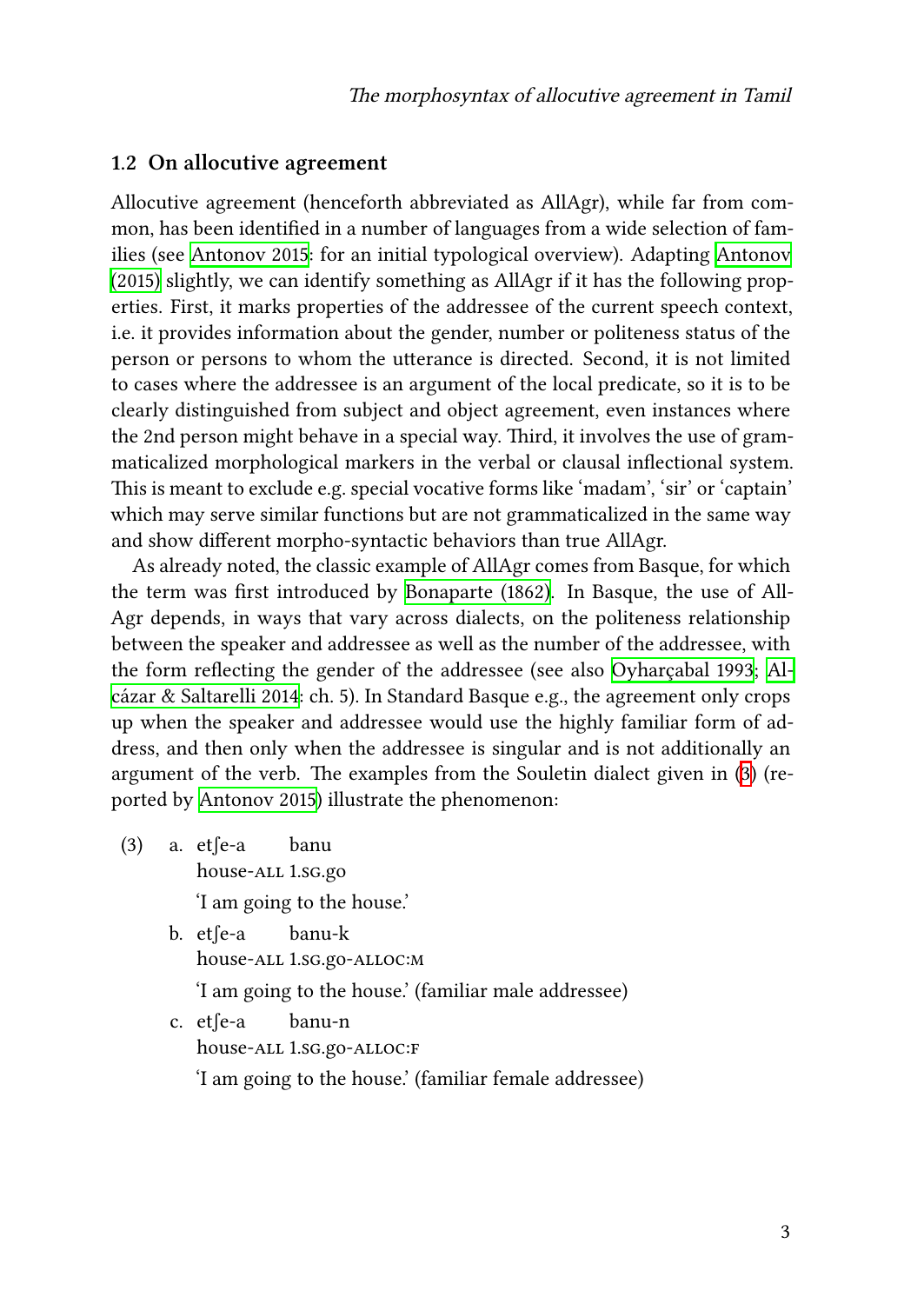d. etfe-a house-all 1.sg.go-alloc:rsp banu-sy 'I am going to the house.' (respected addressee)

(3a) gives the baseline, where the verb only shows 1.sg [agreement w](#page-31-1)ith the subject. The remaining examples all have the same basic meaning, but add allocutive suffixes to this verb form cross-referencing the addressee, in (3b) a familiar male addressee, in (3c) a familiar female, and in (3d) an addressee with whom the speaker would use the polite form.<sup>2</sup> These suffixes indicate information about the addressee independent of it being an argument. Furthermore, they are fully grammaticalized verbal inflection forms, appearing in the normal position for agreement in the language and involving (nearly) the same forms as those used to agree with a 2nd familiar ergative argument (see Antonov 2015: p. 66f. for discussion of the forms). What we have here thus clearly meets our criteria for AllAgr.

There are some additional interesting properties of Basque AllAgr — not necessarily exhibited by the phenomenon in other languages, as we will see, and thus not definitional of AllAgr in general — that should be noted here. First, the a[ppearance of the a](#page-32-2)llocutive suffixes is not actually *independent* of the addressee being an argument, but rather requires that it is *not*. If the addressee *is* one of the arguments, it will be coindexed with the appropriate (ergative, absolutive or dative) 2nd person argument agreement, and AllAgr will not appear.<sup>3</sup> Second, in contexts where the conditions for it are met, AllAgr is obligatory, i.e. we are dealing with a fully grammaticalized system, not optional marking of familiarity or respect (at least in Basque). Third, AllAgr is generally restricted to root clauses and, at least in many dialects, is not possible in questions.

Miyagawa (2017) has argued that Japanese politeness marking should also be analyzed as a type [of](#page-2-0) AllAgr. Japanese has a range of constructions and markers belonging to its system of 'honorifics', which encode various types of social relationships between the speech act participants and different nominal arguments in [a given claus](#page-31-1)e. These include lexical choices and verbal affixes that reflect honorification toward the subject or the object which will not be of direct concern to us here, because they crucially involve arguments and need not relate to the addressee. There is also, however, verbal marking used to indicate politeness or

 $2$  This last form is only in use in certain dialects. In others, including the standard, the form with no AllAgr in (3a) would be used with a formal addressee.

 $^3$  This plausibly reduces to the fact that Basque independently blocks a single referent from being coindexed with multiple agreements (e.g. in reflexives), and argument agreement is obligatory (Antonov 2015).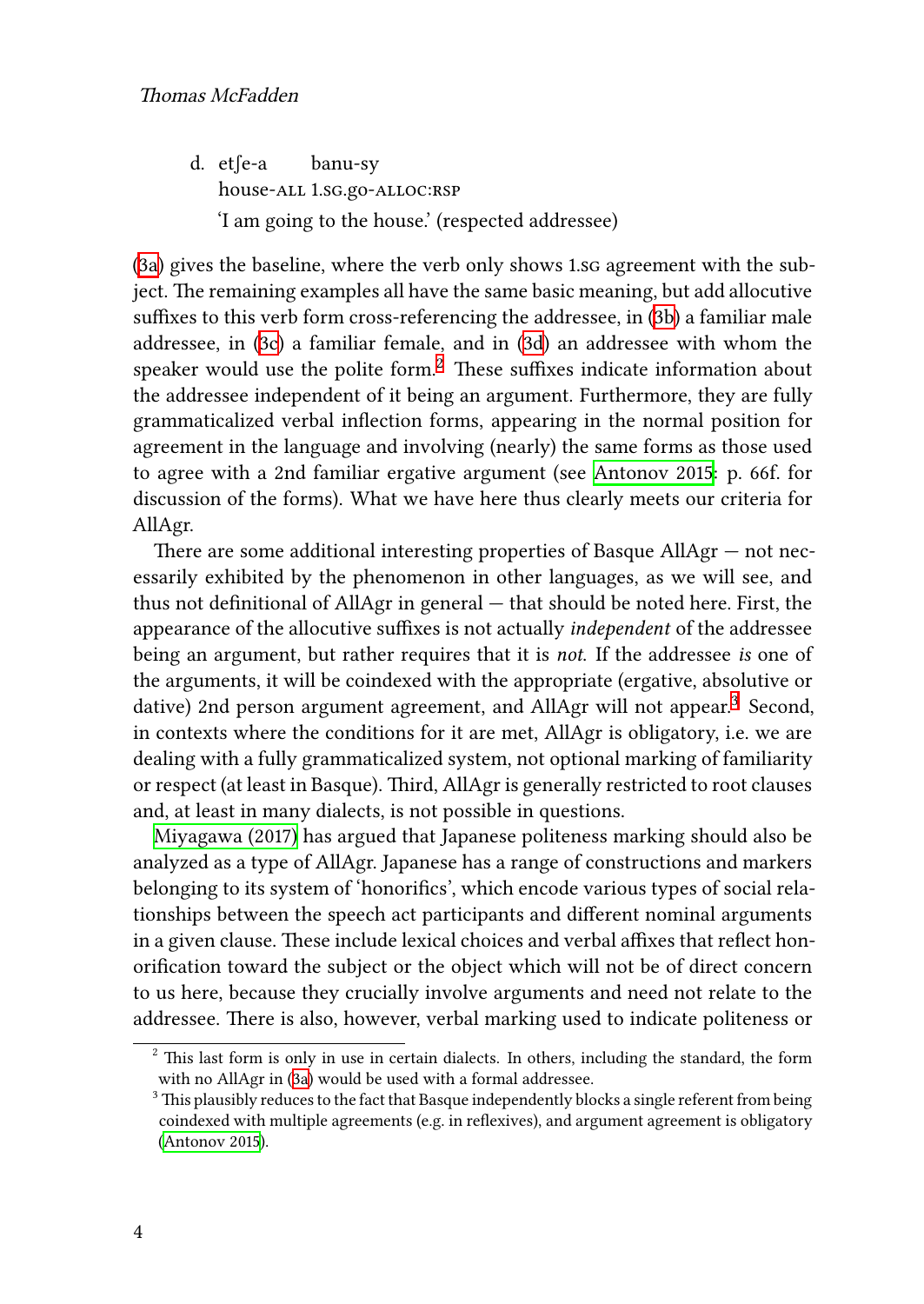honorification from the speaker toward the addressee, as in (4), from Miyagawa (2017):

- (4) a. Watasi-wa piza-o I-TOP pizza-acc eat-alloc-prs tabe-mas-u. 'I will eat pizza.' (formal)
	- b. Watasi-wa piza-o I-TOP pizza-acc eat-prs tabe-ru. 'I will eat pizza.' (colloquial)

Here again, the marker is clearly giving information about the addressee, independent of what the arguments of the verb are, and furthermore it is a clearly grammaticalized part of the verbal infle[ctional system, appearing](#page-32-3) as a suffix on [the verb, inside o](#page-32-2)f a tense suffix.

What makes the case here a bit trickier than the Basque one is that Japanese doesn't have straightforward argument agreement, never seeming to indicate standard *ϕ*-featural information (i.e. person, number or gender) about subjects or objects. Indeed, Ja[panese is usually](#page-32-4) regarded as an agreementless language. However, as noted above, the language *does* indicate honorification towards the subject or object in certain constructions, at least some of which have been argued to involve a type of agreement (see e.g. Boeckx & Niinuma 2004). Furthermore, Miyagawa (2017) argues that the lack of prototypical agreement elsewhere in the language should not at all dissuade us from recognizing the politeness marking as a type of agreement. If we assum[e that there is a](#page-31-1) universal set of grammatical features, which are overtly manifested in all languages (his principle of Strong Uniformity, from Miyagawa 2010), then the lack of *ϕ*-agreement on T actually leads us to *expect ϕ*-agreement on C, i.e. something like AllAgr. It just happens to be the case that the type of *ϕ*-features overtly manifested in the language have to do with honorification rather than person, number or gender.

AllAgr patterns have also been reported for Pumé (isolate; Venezuela), Nambikware (isolate; Brazil), Mandan (Siouan; North America) and Beja (Cushitic; Northeast Africa), as summarized byAntonov (2015). Beyond the criteria for identifying AllAgr we have already discussed, Antonov notes several points about the typology of the phenomenon. First, languages differ in what information about the addressee they encode, with gender and varying types of familiarity or politeness being perhaps most common, and number being rather less common. Indeed, in his sample it seems to be found only in Basque, and even here it is limited in most dialects to the fact that AllAgr only appears when the addressee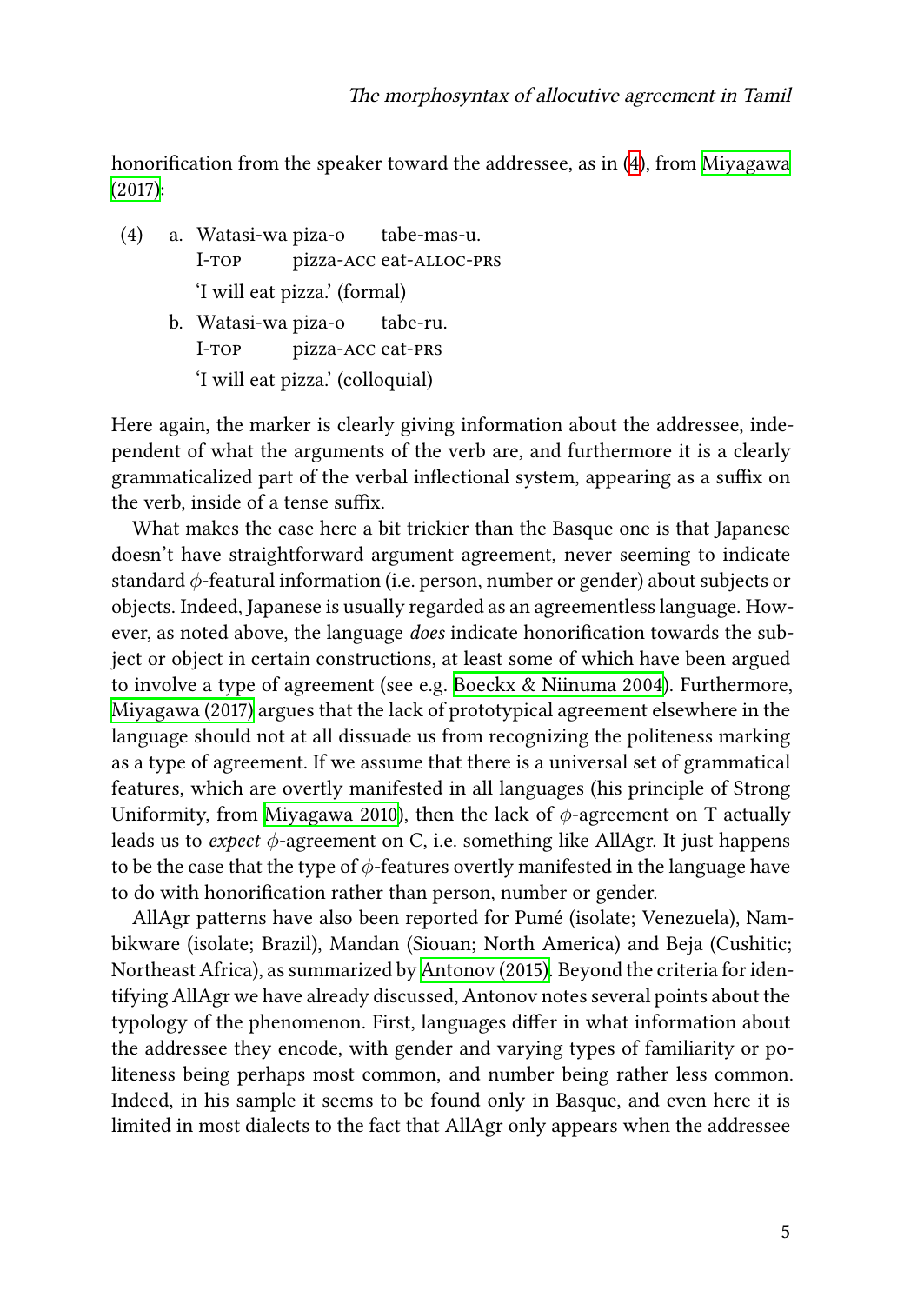is singular.<sup>4</sup> Second, languages also differ in how AllAgr interacts with the argument status of the addressee. As noted above, it is ruled out in Basque when one of the arguments is 2nd person, but this restriction does not seem to apply in any of the other languages surveyed. Finally, while there is some variation in the distribution of AllAgr across clause types, there are clear generalizations to be made. The core environment, where AllAgr is found in all of the languages considered, is root declarative clauses. There is then a fair amount of variation across the languages in whether it is also found in other types of root clauses, i.e. interrogatives, exclamatives and imperatives. Basque, for example, excludes it in all of these, Beja allows it in all of them, and Japanese allows it in interrogatives and exclamatives, but not imperatives. Finally, in all of these languages, AllAgr is heavily restricted or entirely ruled out in embedded clauses. The details about embedding have been, as far as I am aware, most carefully examined for Japanese, and it is perhaps no surprise then that it is here that some embedded environments have been reported to allow the phenomenon. I will return to this issue once I have presented the relevant data from Tamil.

From a theoretical perspective, AllAgr is highly intriguing because it seems to involve an active role for information about the speech act in the morphosyntax. It is clear that the identity of the author and addressee of an utterance, as well as its time and location, play a role in the semanti[c an](#page-22-0)d pragmatic interpretation, and thus must be encoded somehow in the discourse context. This is necessary, among other things, for the appropriate interpretation of so-called indexical items, like 1st and 2nd person pronouns and expressi[ons like 'here' and](#page-31-2) 'now'. What is less obvious is whether we need to assume that a representation of such information is accessible in the syntax. AllAgr potentially offers evidence that we do. One could argue that, if it really is an instance of morphosyntactic agreement, then there must be some representation of the addressee in the syntax that it is agreeing *with*. As we will discuss in section 3.1, this has led to the idea in much recent work that AllAgr targets the syntactic representation of the discourse context.

The only prior w[ork on AllAgr](#page-31-1) Tamil that I am aware of is Amritavalli (1991). That (unfortunately all too brief) article reports the central data, including a number of insightful observations, and compares the Tamil facts with those in the closely related languages Kannada and Telugu. However, (as a contribution to a

 $4$  That is, one can infer a partial singular/plural contrast from the fact that allocutive marking is always lacking when the addressee is plural, though the lack of marking may have other causes as well. There are, however, apparently some dialects that allow explicit marking of a plural addressee. See Antonov (2015) for brief discussion and references.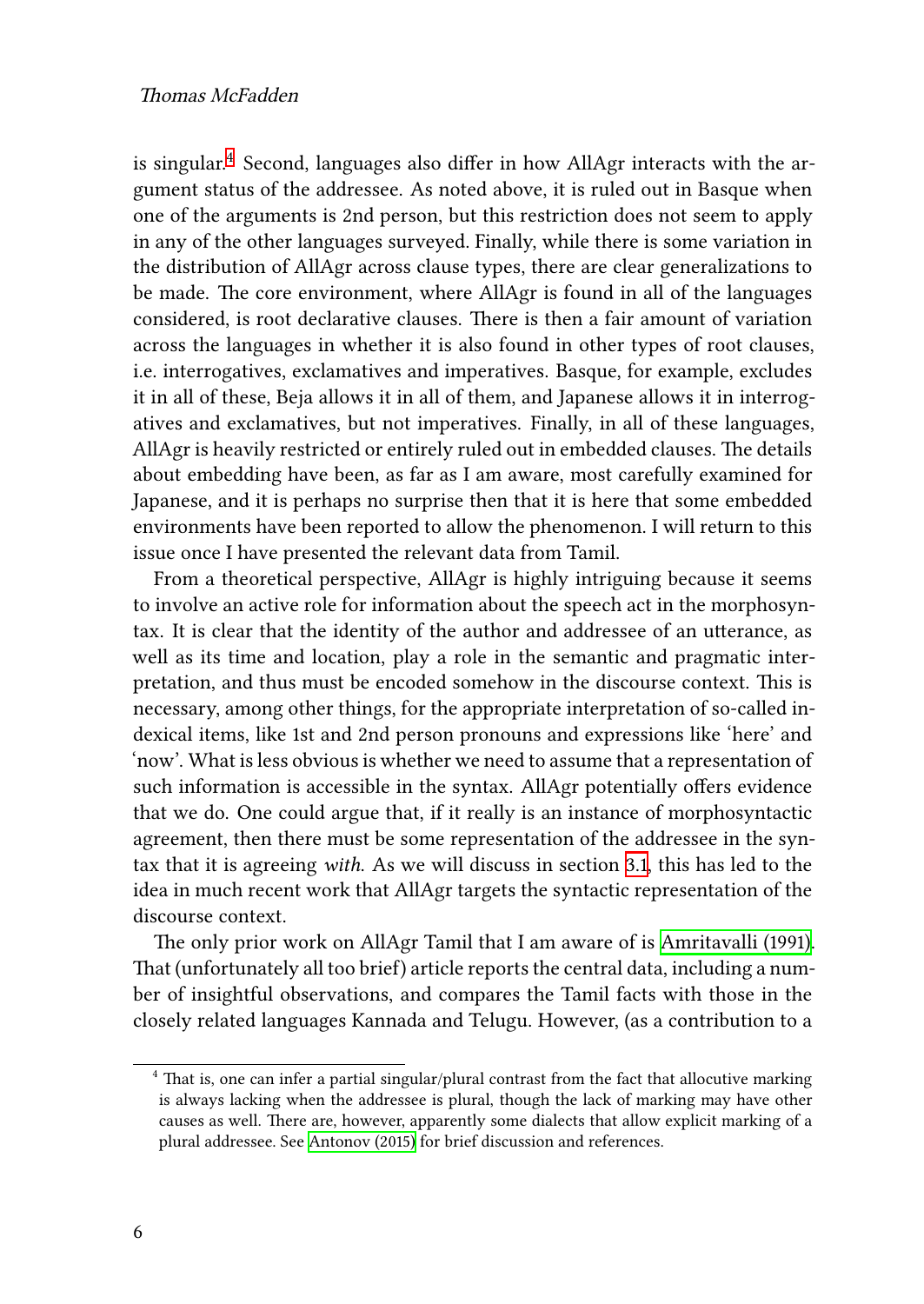festschrift) it does not have the space to explore the data in detail, and there are a number of important points that it does not touch upon. The current paper will attempt to fill this gap by providing a careful and extensive description of the empirical situation with respect to AllAgr in Tamil. We will see that it displays a number of properties in the language that are of theoretical interest, some of which distinguish it crucially from what has been reported for other languages.

#### **1.3 Some relevant properties of Tamil**

Tamil is a Southern Dravidian language, spoken by approximately 70 million people, primarily in southern India and Sri Lanka, as well as a significant diaspora, e.g. in Malaysia, Singapore, Mauritius a[nd South Africa](#page-32-5). [As the second](#page-32-6) [classical la](#page-32-6)nguage of India after Sanskrit, it has a written tradition going back over two thousand years. For better or worse, the written standard is extremely conservative, approximating a rather archaic variety of the language, and differs significantly in all aspects of grammar and lexicon from contemporary spoken varieties. This le[ads to a marked di](#page-33-0)glossia, such that there is even a spoken version of the literary language used e.g. for newscasts and political speeches. While there is arguably a contemporary standard version of the spoken language, used e.g. in films and television talk shows (see e.g. Schiffman 1999; Asher & Annamalai 2002), there is no generally agreed-upon written form for this variety, nor is there any standard romanization. The AllAgr that is of interest here is very much a phenomenon of the colloquial language, not the written standard, and the form of the data presented will reflect this fact. I adopt essentially the transliteration used by Sundaresan (2012), which attempts to reflect the phonology of the standard colloquial variety, without going into too much phonetic detail.

Contemporary Tamil is also characterized by extensive dialectal variation, reflecting communities defined by geography as well as socio-economic and religious factors. Here as well, the variation is relevant for our considerations of AllAgr. For one thing, the phenomenon is largely restricted to non-Brahmin dialects, plausibly related to the fact that Brahmin dialects use different forms for 2nd plural and polite agreement than the one that is involved in AllAgr. I conducted sessions with three speakers of Iyer Brahmin Tamil from Chennai and Tiruchirapalli, in which I was able to confirm that they make little or no use of AllAgr in their native dialect.<sup>5</sup> Furthermore, while the basic AllAgr patterns are

<sup>&</sup>lt;sup>5</sup> However, they generally use a hybrid of Brahmin and non-Brahmin colloquial Tamil when speaking with non-Brahmins. In such circumstances they do make use of AllAgr, though to a more limited extent. Being regularly exposed to other spoken varieties in the media and daily interactions, they also have passive command of its use by other speakers. I found in my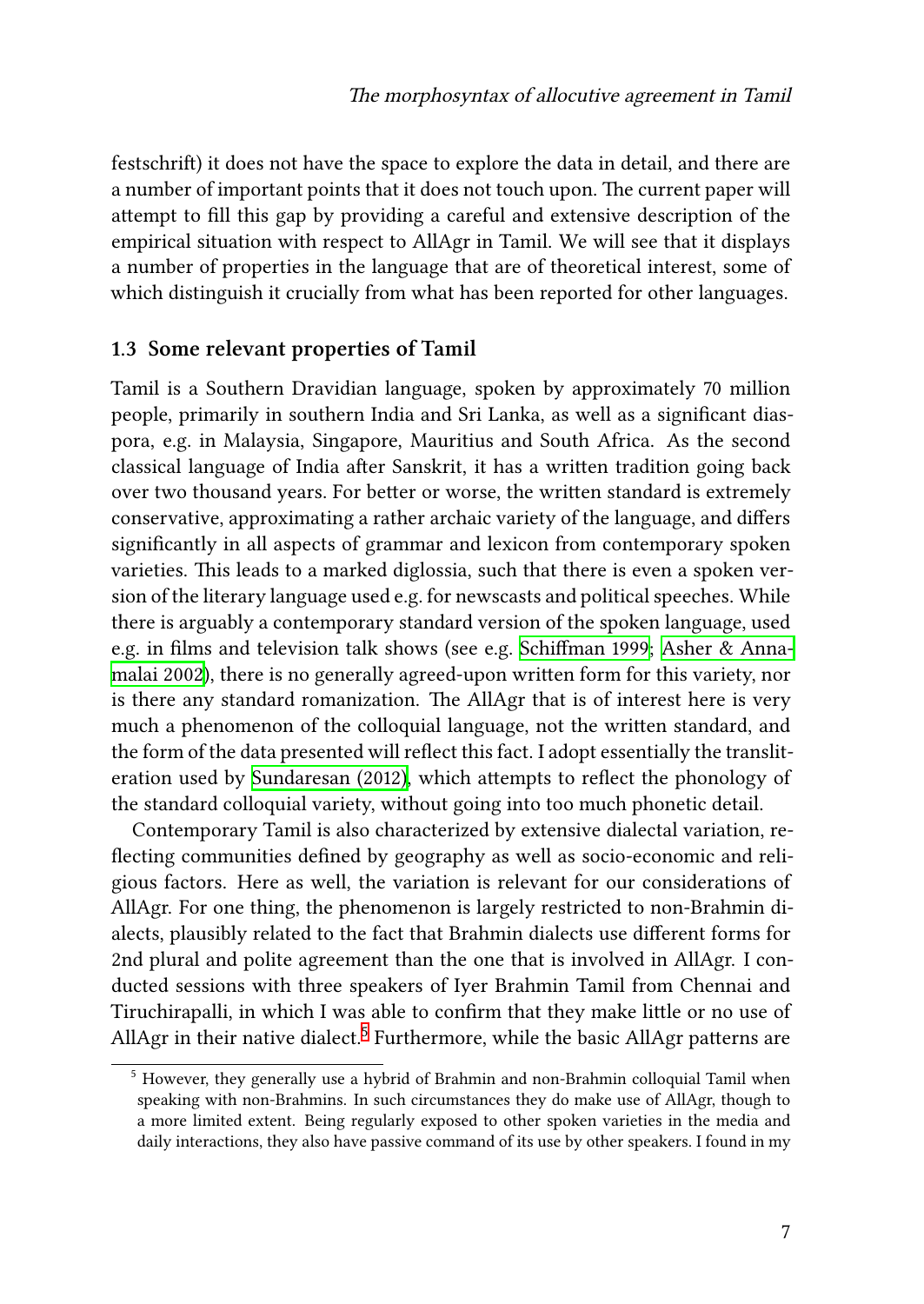found in a wide array of colloquial varieties, there is variation  $-$  at least partly geographic — in the frequency with which it is used. My primary informant is from Pollachi, in the Kongu Nadu region surrounding Coimbatore, which is reputed to be an area that makes particularly heavy use of AllAgr. This has the advantage that he has quite robust intuitions about the phenomenon. I will follow local practice and refer to his dialect as 'Kongu Tamil'. I also collected preliminary data from two speakers of Singapore Tamil, which suggest that the phenomenon is more restricted there and also subject to different constraints regarding the ordering of affixes, as will be briefly mentioned below. Given all of these factors, I have chosen to focus here on the patterns found in the speech of my Kongu Tamil informant, as he was able to provide the most extensive and consistent data on AllAgr. Thus unless otherwise indicated, the examples provided here come from my sessions with him. Note that I have made no attempt to systematically i[nves](#page-31-2)[tigate the dial](#page-31-2)ectal distribution of the phenomenon, but am simply registering here that relevant differences do exist. Speakers of other dialects of the language should thus not be expected to agree with all of the judgments reported.

Regarding the research methodology, with my Kongu Tamil and Central Iyer informants, I used a questionnaire of pre-constructed sentences, combined with elicitation based on translation of English examples for some of the more complex structures. The questionnaire was based on a combination of my own prior observations of the phenomenon in naturally occurring speech, data from Amritavalli (1991) and additional sentences constructed based on patterns reported for other languages in the literature. With the two informants from Singapore, I collected basic judgment data on the core patterns in brief, informal interviews.

Tamil is a highly inflecting language with a strongly agglutinative character, though it shows some fusional tendencies, and is almost exclusively suffixing. Syntactically speaking, it is SOV and indeed quite generally head-final, allows pro-drop of all arguments and has long-distance anaphors. The language has a nominative-accusative case system with differential object marking, and distinguishes a total of six or seven cases marked by suffixes on nouns and pronouns in addition to the unmarked nominative. The pronominal system includes an inclusive/exclusive distinction in the first person and a local/distal distinction in the third person forms. Politeness is indicated by plural forms in the 2nd person and by distinct pronominal forms in the 3rd person (historically related to older plu-

sessions that they have clear intuitions about core uses of AllAgr, but are less certain about points of detail. I will refer to this dialect as 'Central Iyer' henceforth, and will note at certain points where these speakers have intuitions that differ in an interesting way from those of my primary informant.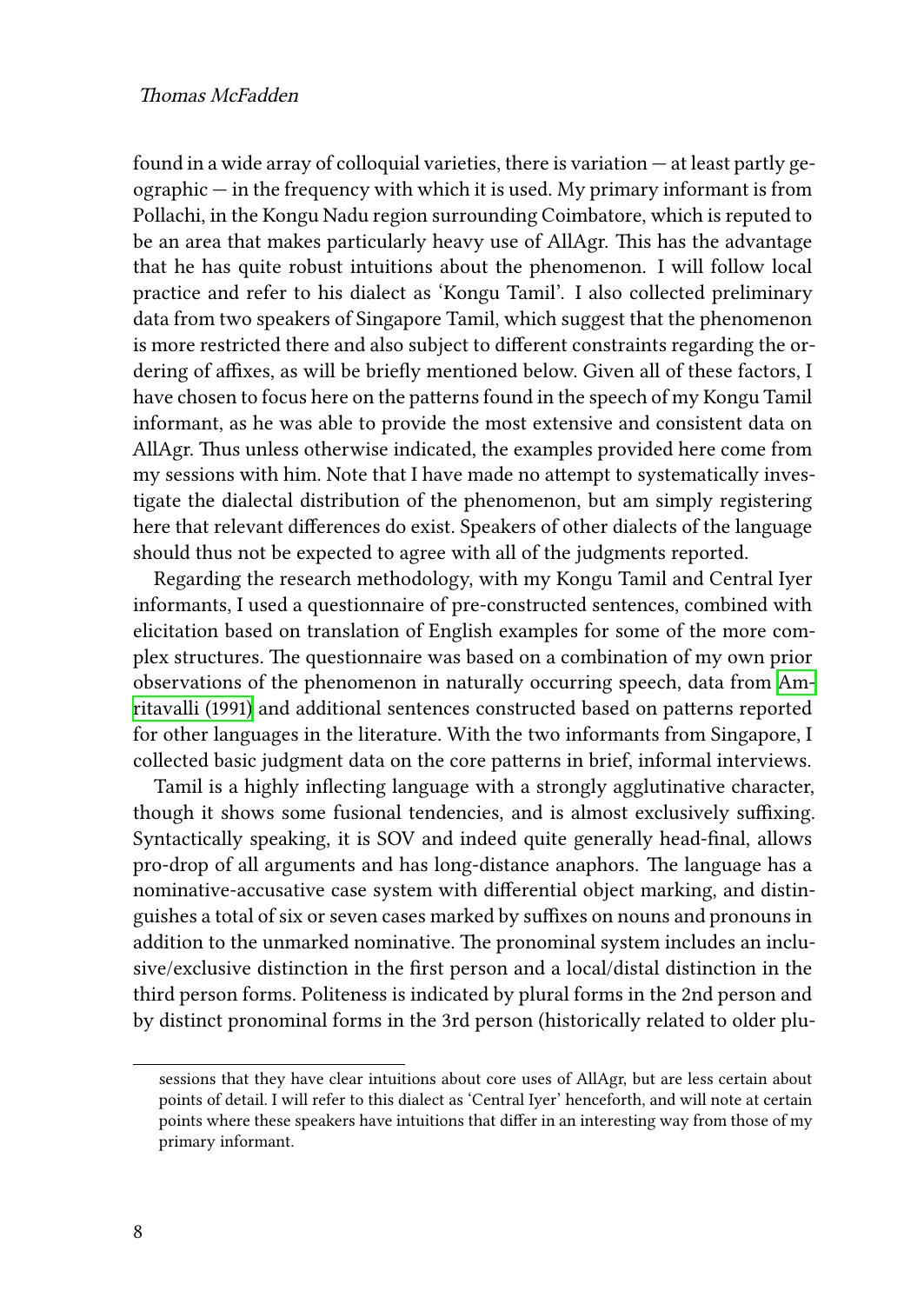[ral forms\), and](#page-33-1) occasionally also with plural marking on nouns. Three genders are distinguished — masculine, feminine and neuter — corresponding essentially to th[e notional status of the referent](#page-31-3), and play a role in both the pronominal and verbal agreement systems. The language has a range of complex predication constructions, and its verbs display an impressive array of participial and nominalized forms, many of which can head particular types of non-finite clauses, and of[te](#page-8-0)n incl[ude aspectual](#page-32-7) marking. Finite verbs can be marked for transitivity, aspect, passive and middle voice, mood, negation, tense and agreement (Sundaresan & McFadden 2017). There are, however, interesting restrictions on co-occurrence, as e.g. mood, negation and agreement are essentially in complementary distribution (Amritavalli & Jayaseelan 2005).

<span id="page-8-0"></span>Let us focus then on agreement. Standard verbal agreement targets the highest nominative argument in the clause, which is typically the subject, but may also be an object if the subject is marked with a (quirky) dative or locative case, as in (5) from Baker (2015). [6](#page-9-0)

(5) En-ækkŭ andæ ponnŭ teeve-ppad-r-aa I-DAT that girl.nom need-s[uff](#page-8-1)er-prs-3fs 'I need the girl'

<span id="page-8-1"></span>The form of the agreement reflects person and number, as well as gender in the 3rd person and politeness in the 2nd and 3rd persons. The inclusive/exclusive distinction is *not* reflected by agreement, there being a single 1st plural form used for both. Table 1 shows the regular agreement paradigms for the simple present tense and imperative forms of *oo*d $\check{u}$  'run'.<sup>7</sup> The agreement suffix follows all aspect, tense and voice markers. We can see an example of a moderately complex, fully inflected finite verb in (6), where the combination of an aspectual marker followed by the suffix *ki*ttu and a form of 'be' forms a progressive, to which tense and agreement are further suffixed.

(6) Kausalya padi-ččŭ-kittŭ-ru-nd-aa Kausalya study-asp-prog-be-pst-3f.sg 'Kausalya was studying.'

The finite verb, terminated by the agreement suffix, is typically the final element in a root declarative clause (aside from extraposed material), but it can be fol-

<sup>6</sup> Transliteration and formatting have been modified to fit the system used elsewhere in the paper.

<sup>&</sup>lt;sup>7</sup> The *-r*- suffix found before the agreement suffixes outside of the 3rd neuter forms marks the present tense. Tense marking generally interacts in odd ways with neuter agreement.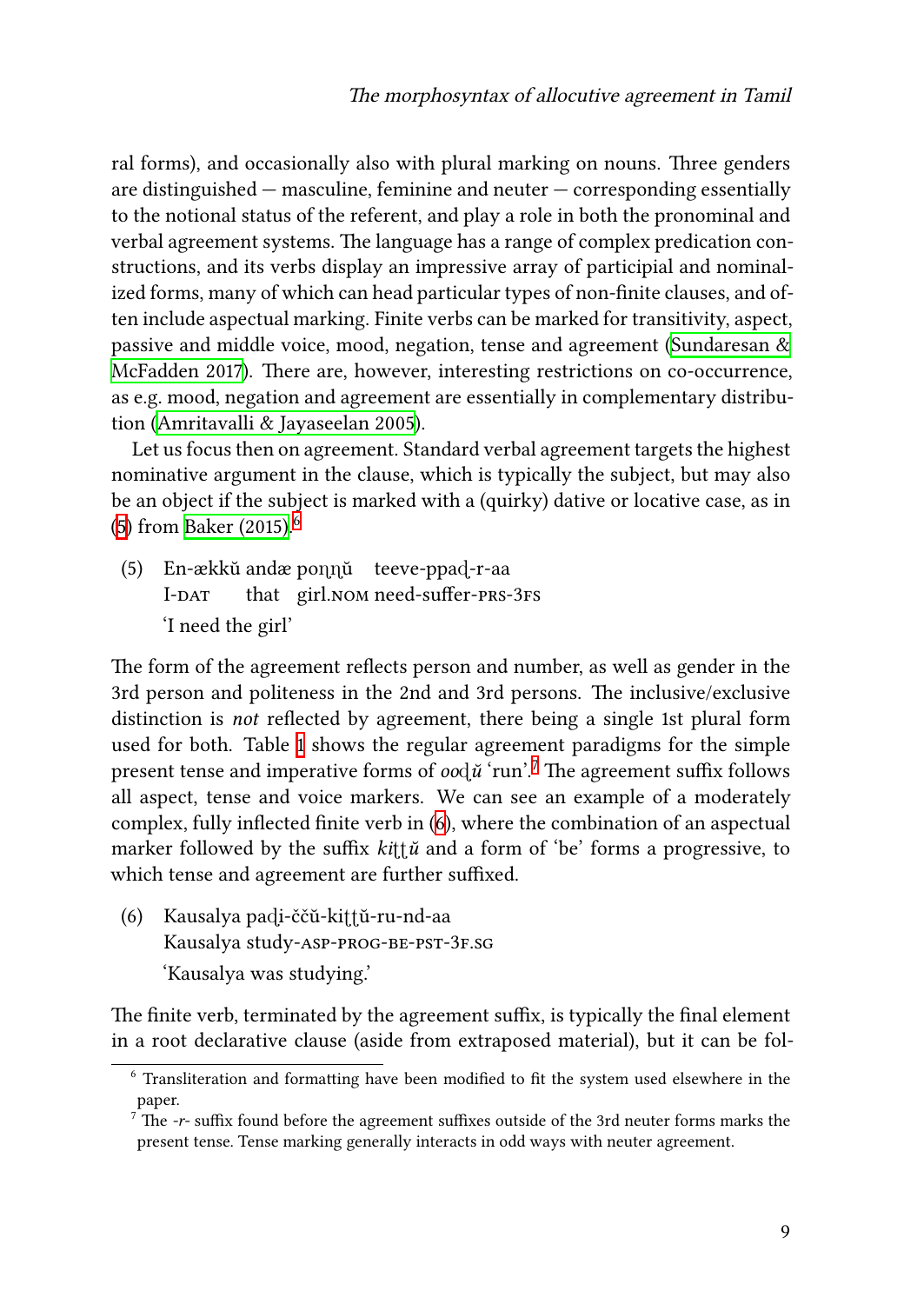|         | SG          | PI.          |
|---------|-------------|--------------|
| 1       | oodŭ-r-een  | oodŭ-r-oom   |
| 2       | oodŭ-r-æ    | oodu-r-iingæ |
| 3f      | oodŭ-r-aa   | oodu-r-aangæ |
| ЗM      | oodŭ-r-aan  | oodu-r-aangæ |
| $3$ POL | oodŭ-r-aarŭ | oodu-r-aangæ |
| 3Ν      | oodu-du     | oodŭ-dŭ      |
| IMP     | oodŭ        | oodu-ngæ     |

<span id="page-9-0"></span>Table 1: Regular verb agreement in Tamil

<span id="page-9-1"></span>lowed by further suffixes that we might expect to be in the C domain, e.g. the complementizer *-nnŭ* as in (7a) or the polarity question particle *-aa* as in (7b):

(7) – a. Venkatٍ [Kausalya padi-ččŭ-kit̥tŭ-ru-nd-aa]-nnŭ Venkat [Kausalya study-asp-prog-be-pst-3f.sg]-comp say-pst-3m.sg so-nn-aan

'Venkat said that Kausalya was studying.'

b. Kausalya padi-ččŭ-kit̥tŭ-ru-nd-aal-aa? Kausalya study-asp-prog-be-pst-3f.sg-q 'Was Kausalya studying?'

The *-*í that suddenly appears before the question particle in (7b) is part of the underlying form of the agreement suffix, which is deleted in coda position, but surfaces when a vowel-initial suffix immediately fo[llows within the sa](#page-31-2)me word. This is a common phenomenon in the morphophonology of Tamil, and crops up also in the various plural agreement forms ending in *-ŋgæ*, which surface as *-ŋgæ*í*-* before vowel-initial subjects. As we will see, this includes AllAgr marker.

# **2 The core data**

In this section I will present the empirical details on Tamil AllAgr, again based on a combination of what was already reported by Amritavalli (1991) and what I have collected in the work with my informants. We will see that it meets all the criteria to be considered genuine allocutive agreement, but that it also shows interesting details in its behavior that distinguish it from what has been reported for Basque, Japanese and other languages.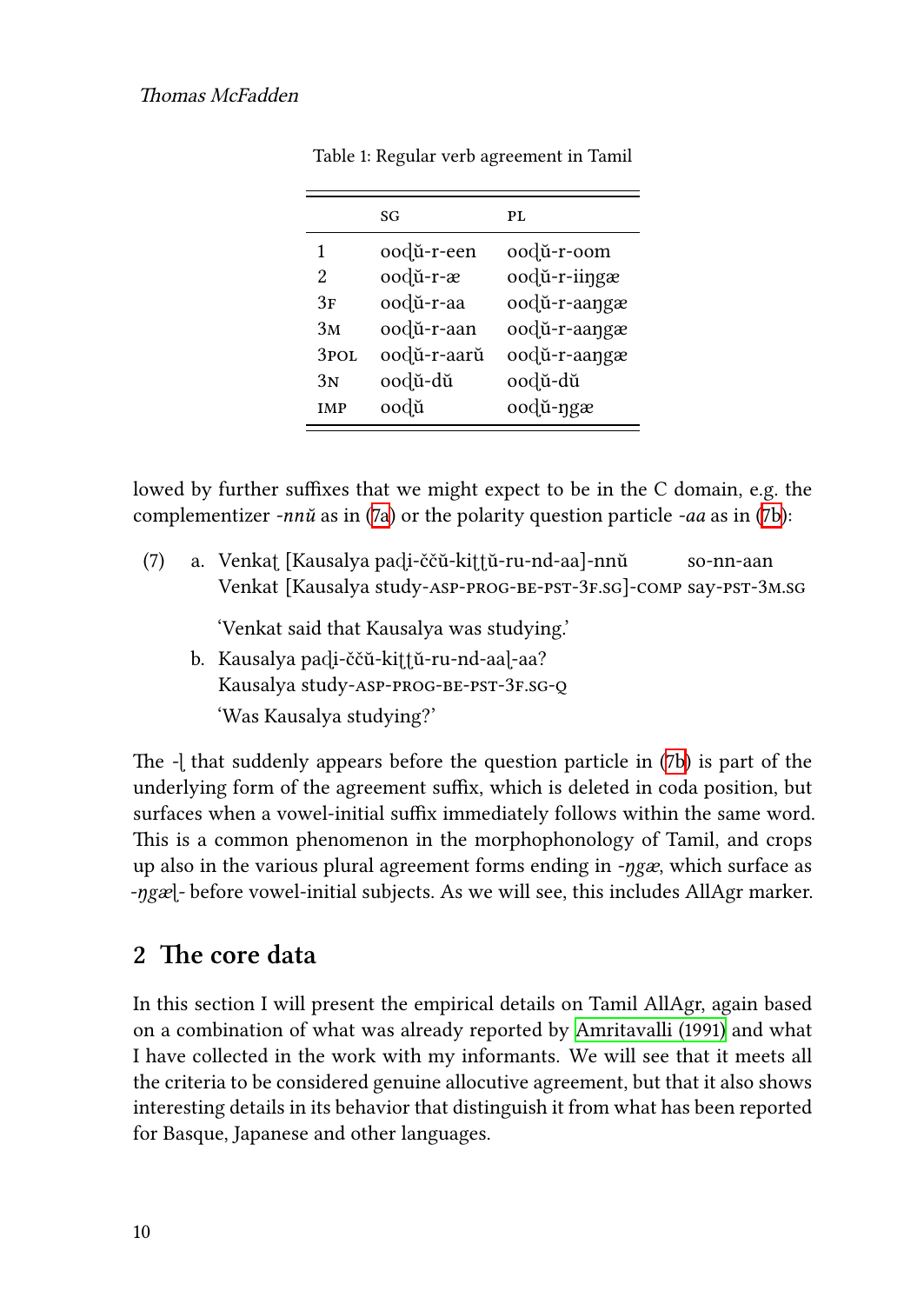#### <span id="page-10-0"></span>**2.1 The morphophonology of the suffix**

A central part of the argument that the Tamil phenomenon of interest here really is a type of agreement, rather than e.g. a specialized vocative (along the lines of English *sir/ma'am* or certain uses of *guys*) or a speech act particle (like those discussed for Romanian and West Flemish by Haegeman & Hill (2013)), comes [fr](#page-9-0)om the form and position of the actual marker. Let us take the basic example we started with in (1), repeated here in (8), as a basis for the discussion:

(8) Naan Ãaangiri vaang-in-een-ŋgæ.

I Jangri buy-pst-1sg.sbj-alloc

```
'I bought Jangri.'
```
As we see, the shape of the allocutive suffix is*-ŋgæ*. It turns out that this serves as a rather general *plural* marker throughout the language. Looking back at Table 1, we see that it is the final component of all of the 2nd and 3rd person plural agreement markers (setting aside the 3rd neuter marker, which simply doesn't distinguish number), and it is the marker attached to the verb root to form (2nd) plural imperatives. Furthermore, it, or the related form *-gæ*, is used as the plural marker in a number of nominal categories, as shown by the examples in Table 2. In the (rather common) case that a noun or pronoun stem ends in a nasal, it is

Table 2: Number marking in Tamil nominals

|        | SG    | PL      |
|--------|-------|---------|
| 1 EXCL | naan  | naangæ  |
| 2      | nii   | niingæ  |
| 3м     | avan  | avangæ  |
| 'girl' | ponnŭ | ponnugæ |
| 'tree' | maram | maraŋgæ |

impossible to tell whether the plural suffix is *-gæ* or *-ŋgæ*. <sup>8</sup> But even with vowelfinal nouns, there is a fair amount of variation between the two. Interestingly enough, the two main instances where the plural ending is unambigously *-ŋgæ* are both in the 2nd person, in the 2nd person pronoun itself (since 2nd singular *nii* ends in a vowel) and in the plural imperative suffix, which is *-ŋgæ* regardless

<sup>8</sup> Note that in all of these cases, whether with *-gæ* or *-ŋgæ*, there is an underlying final *-*í, which surfaces when any vowel-initial suffix follows.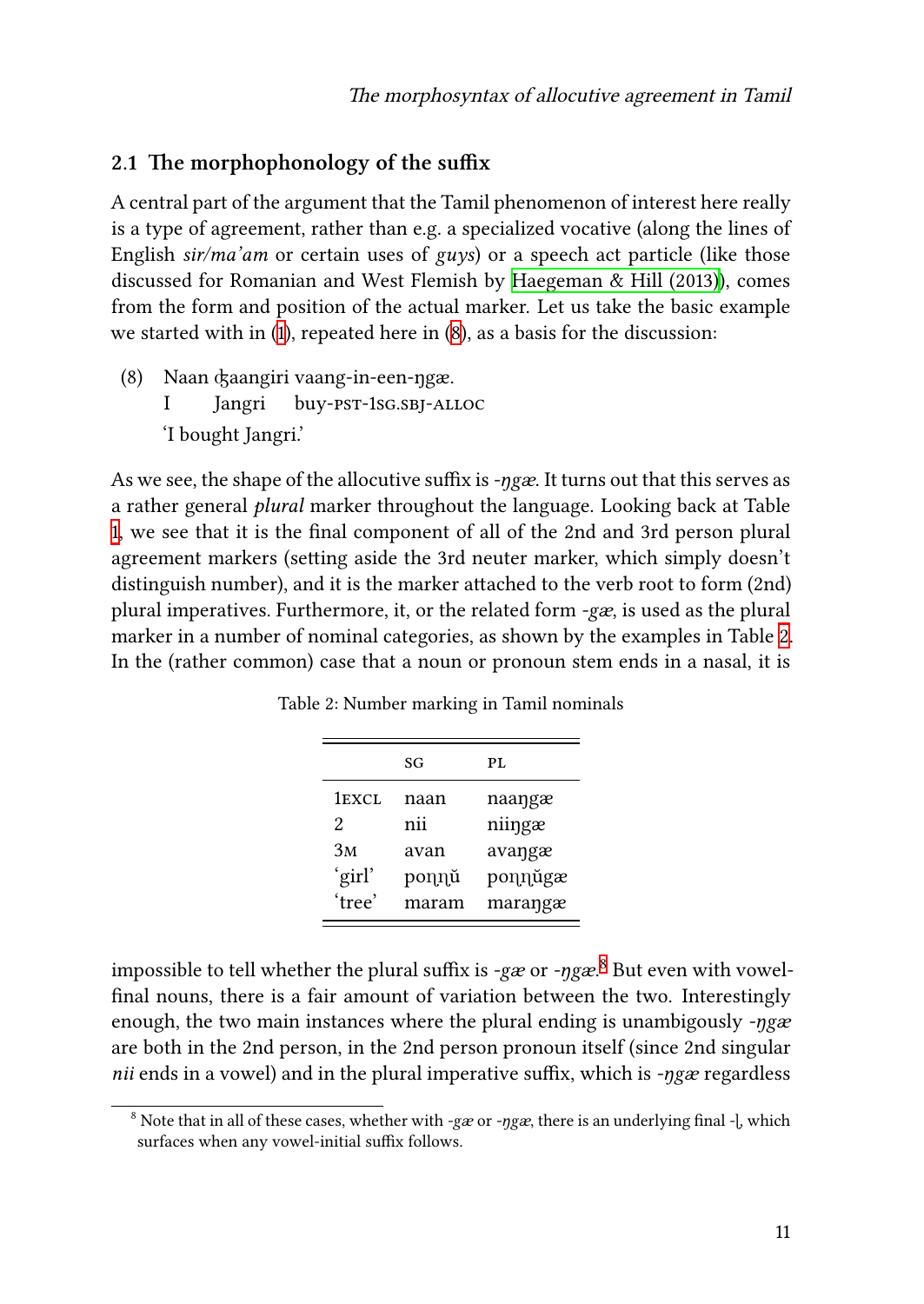of what the verb root ends in. To summarize all of this we can say that *-ŋgæ* is a plural ending which always occurs in the 2nd person and variably occurs elsewhere. N[ot](#page-11-0)e again that the 2nd plural [forms are also use](#page-31-2)d for politeness with singular addressees. As we will see below, this will allow us to understand its use in AllAgr as also involving plural marking.

<span id="page-11-0"></span>Example (8) also demonstrates that the allocutive marker attaches to the clausefinal verb, after all of the other inflectional suffixes that might precede it, including tense, aspect, voice and argument agreement. This is also true when the verb has a modal or negative suffix rather than agreement. Again, the allocutive marker follows at the very end of the verb form, as demonstrated by the sentences in (9), based on examples from Amritavalli (1991).

- <span id="page-11-1"></span>(9) a. ko.[an](#page-11-1)dæippadi sejjæ-kkuudaadŭ-ŋgæ chil[d](#page-11-2) like [this](#page-11-3) do-must not-alloc 'The child should not act in such a way.'
	- b. Venkat varæ-læ-ŋgæ Venkat come-neg-alloc 'Venkat didn't come.'

<span id="page-11-2"></span>As we will see in more detail below, the marker can also appear in clauses without a verb, like (10a), and even in fragmentary or elliptical utterances that aren't even clauses, as in (10b) and (10c):

<span id="page-11-3"></span>(10) a. naan aattookkaaran-ŋgæ I automan-alloc 'I am an auto rickshaw driver.' b. indæ payyan-ŋgæ this boy-alloc 'this boy' (e.g. as answer to 'Who's next?') c. illæ-ŋgæ no-alloc 'No' (as answer to polar question)

It is important to note that the AllAgr marker can also co-occur with unambiguous vocatives. It occurs strictly attached to the verb, with the vocative obligatorily coming outside (typically extraposed past the end of the clause), which confirms that *-ŋgæ* itself cannot be a vocative: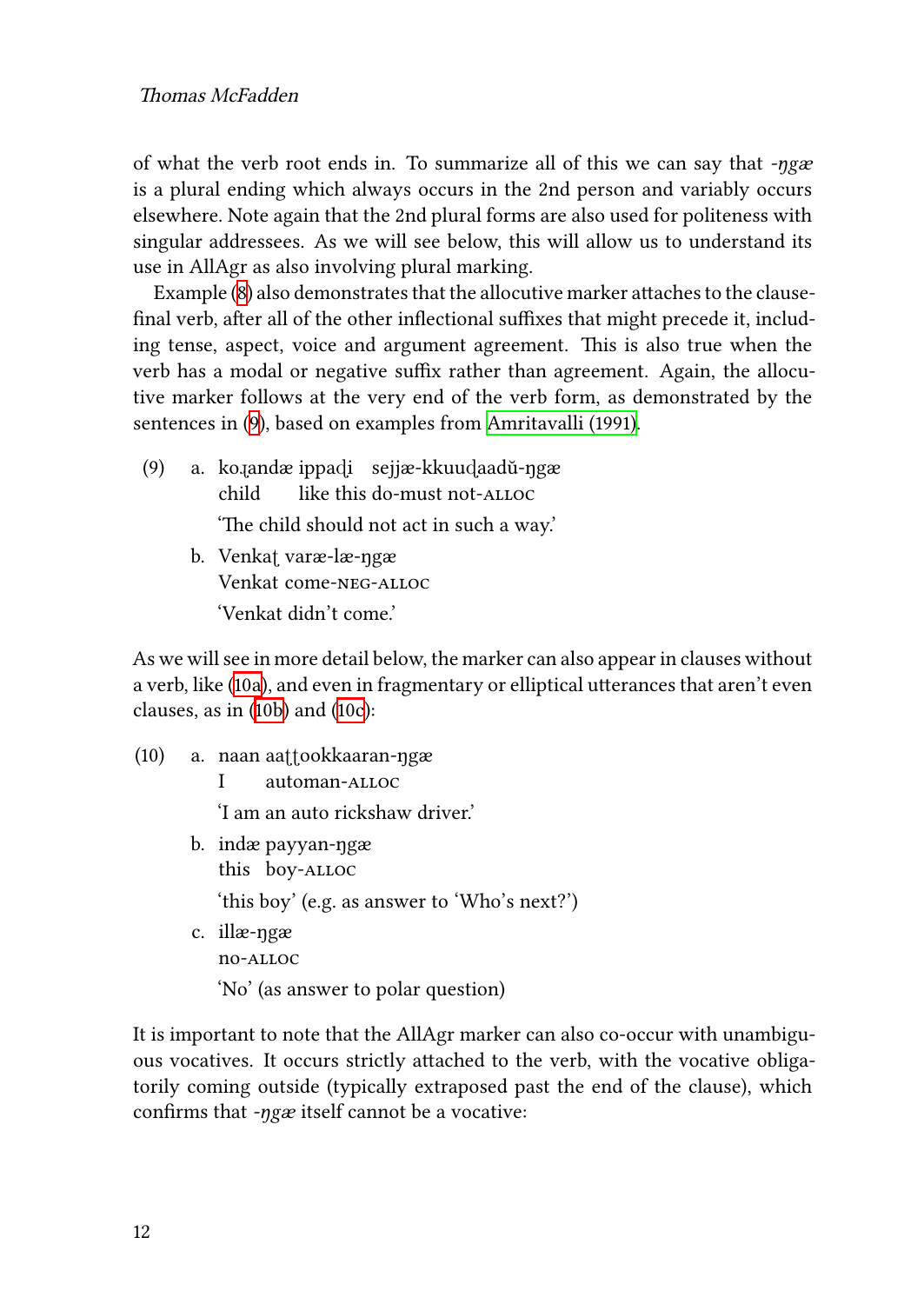(11) a. naan va-r-een-ŋgæ I come-prs-1sg.sbj-alloc sir saar 'I'll take my leave, sir.' b. \* naan va-r-een I come-prs-1sg.sbj sir-alloc saar-ŋgæ

The basic generalization is that the marker attaches to whatever is final in the clause or sub-clausal utterance (again, ignoring extraposed material), regardless of what category that might be. Note, though, that it is clearly a bound form, not an independent word or particle. It never appears alone, or after a pause, always being attached to a preceding word. Indeed, the sequence *ŋg-* is not licit word-initially in Tamil phonotactics.<sup>9</sup>

#### **2.2 Distribution of allocutive agreement**

<span id="page-12-0"></span>Let us now turn to the c[on](#page-12-0)ditions under which allocutive agreement appears and does not appear in Tamil. The central determining factor is the identity of the addressee and their relationship with the speaker. There is only one allocutive suffix in the language — unlike e.g. Basque, which distinguishes two or three forms depending on the dialect  $-$  thus the number of distinctions that can be made is minimal.<sup>10</sup> Quite simply, the agreement is found whenever *niiŋgæ* would be the appropriate 2nd person pronoun, i.e. when the addressee is plural or is a singular individual with whom the speaker would use the polite form of address. Thus an utterance like (12) would be appropriate when addressed to a group of friends or to an adult stranger, but not to an individual friend.<sup>11</sup>

(12) enæ-kkŭ teri-læ-ŋgæ me-dat know-neg-alloc 'I don't know'

 $^9$  I will not att[em](#page-12-0)pt to determine here whether it should be considered a suffix or an enclitic, in part because I am not familiar with any arguments about whether this is actually a meaningful distinction in the language.

<sup>&</sup>lt;sup>10</sup> The language does additionally have two particles, feminine - $d\overline{\iota}$  and masculine - $d\overline{\iota}$ , which have a similar function in marking properties of the addressee — specifically gender and intimacy — but their morphosyntactic behavior is somewhat different (e.g. they can co-occur with the *-ŋgæ* suffix, strictly ordered after it, and show different ordering relative to the polar question particle to be discussed below). How exactly they fit into the overall picture presented here is a matter of ongoing research.

 $11$  For my Central Iyer speakers, the allocutive suffix is only used to reflect politeness, not plural, i.e. for them (12) could not be used with a group of friends.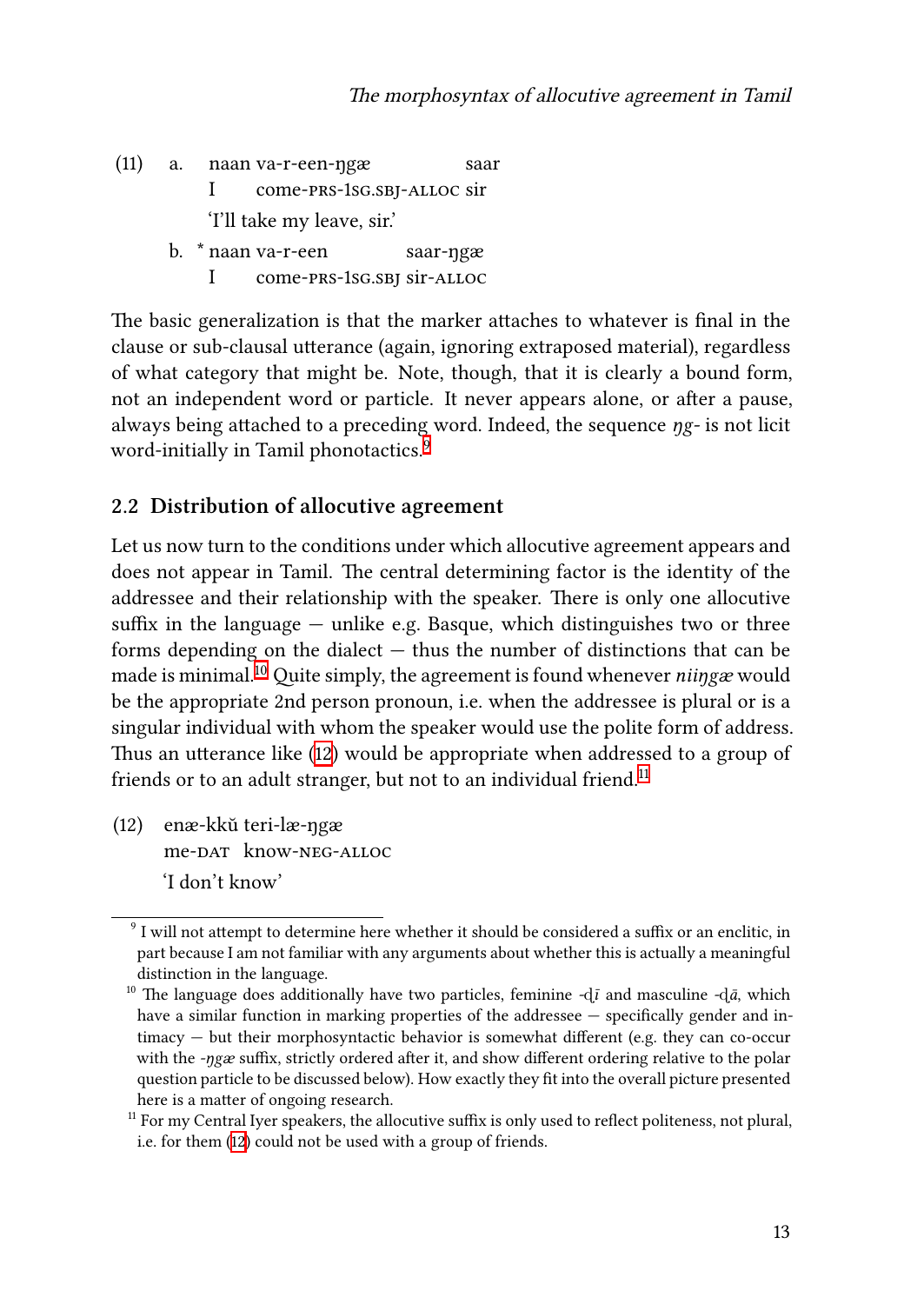Note again that the addressee is not in any way an argument of 'know', or of any other overtly [expressed pred](#page-31-1)icate in the sentence, nor does the addressee figure in as an adjunct in any way to the eventuality described here. The only role for the 2nd person here is as the addressee of the speech act. This ag[ain](#page-13-0) makes it clear that what we are seeing is not any kind of argument agreement, or even something like an 'ethical dative', but rather true AllAgr.

<span id="page-13-0"></span>A question we might ask then is what happens with AllAgr when the 2nd person *is* an argument of some predicate in the utterance. As we noted above, AllAgr is blocked in Basque in such circumstances, while some of the other languages discussed by Antonov (2015) allow it. Tamil shows a somewhat mixed behavior, which is quite instructive. When the *subject* is 2nd person and it triggers regular argument agreement on the verb, AllAgr is ruled out, as shown in  $(13)$ <sup>12</sup>

- (13) a. \* eppadi iru-kk-iingæ-ngæ? how be-prs-2pl-alloc 'How are you?'
	- b. \* niiŋgæ rombaa smart-aa iru-kk-iiŋgæ-ŋgæ you.pl very smar-pred be-prs-2pl-alloc 'You're very smart.'

<span id="page-13-1"></span>The question is whether the problem here is the fact that the addressee is an argument at all, or that it triggers agreement. This is resolved by the examples in (14), all of which involve 2nd person arguments combined with AllAgr:

- <span id="page-13-2"></span> $(14)$  a. I naan ongal-æ you.pl.obl-acc film-loc see-pst-1sg.sbj-alloc padatt-læ paa-tt-een-ŋgæ 'I saw you in a film.'
	- b. ongal-ŭkkŭ you.pl-obl-dat coffee want-q-alloc coffee veenum-aa-ŋgæ? 'Do you want coffee?'
	- c. niingæ saap-t-aach-aa-ngæ? you.pl eat-asp-res-q-alloc 'Have you eaten?'
	- d. \* niingæ saap-t-iingæl-aa-ngæ? you.pl eat-pst-2pl-q-alloc 'Did you eat?'

 $12$  At least one of my Central Iyer speakers accepts examples like these where AllAgr appears on top of 2nd person subject agreement.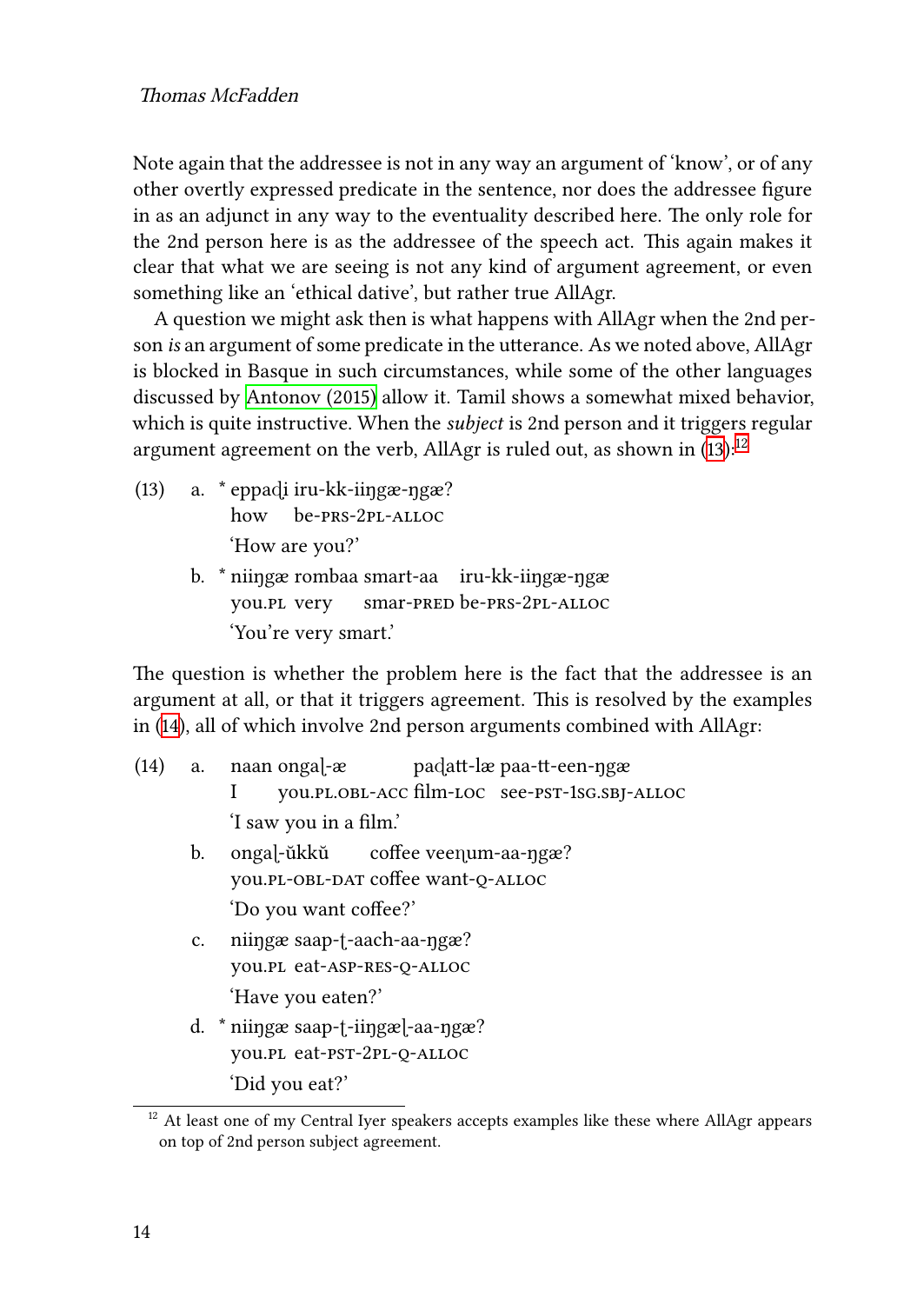(14a) shows that AllAgr is perfectly fine with a 2nd person direct object, and (14b) shows the same with a quirky dative subject. Datives never trigger agreement in the language, so here the AllAgr is the only agreement with the addressee. We see something similar in (14c), where the main predicate of the clause is in a resultative participial form which doesn't host argument agreement. AllAgr only fails in cases like (14d), where there is a (finite, non-negative, non-modal, non-participial) verb form capable of bearing argument agreement, with a 2nd [pers](#page-13-1)on su[bjec](#page-13-2)t in the nominative case, which thus t[rig](#page-14-0)gers that agreement. At least descriptively then, it seems that double expression of agreement with the addressee — both argument agreement and AllAgr — is ruled out.

<span id="page-14-0"></span>Now let us consider the further conditions on the appearance of AllAgr, once we've restricted our attention to utterance contexts with the right kind of addressee and no 2nd person argument agreement. We've already seen that AllAgr *can* appear in root declaratives and various fragmentary utterances. Furthermore, unlike in at least some dialects of Basque, it can appear in root interrogatives. (14b) and (14c) above show it in polar questions, [and](#page-14-1) (15) demonstrates its use in a *wh*-question:

<span id="page-14-1"></span>(15) evíavŭ how much become-fut-alloc aag-um-ŋgæ? 'How much will it come to?' (i.e. 'How much does it cost?')

One crucial point in all of this is that, when its conditions are met, AllAgr is obligatory, at least for my Kongu Tamil informant. I.e. when one would use *niiŋgæ* with the addressee, only something like (16a) is possible. Leaving off the *-ŋgæ* signals non-politeness, and thus (16b) is ill-formed in such a context.

(16) a. rombaa thanks-ŋgæ very thanks-alloc 'Thanks a lot' b. \* rombaa thanks (to a polite addressee) very thanks

This is strong evidence that this use of *-ŋgæ* is fully grammaticalized agreement.

Next, we must consider embedded environments, where AllAgr has been reported to be blocked or at least heavily restricted in other languages. Interestingly enough, Tamil seems to be more permissive here, though there are some complications in the judgments. As a starting point, examples like (17) are grammatical. Note that the *-ŋgæ* suffix is showing up outside of the embedded argu-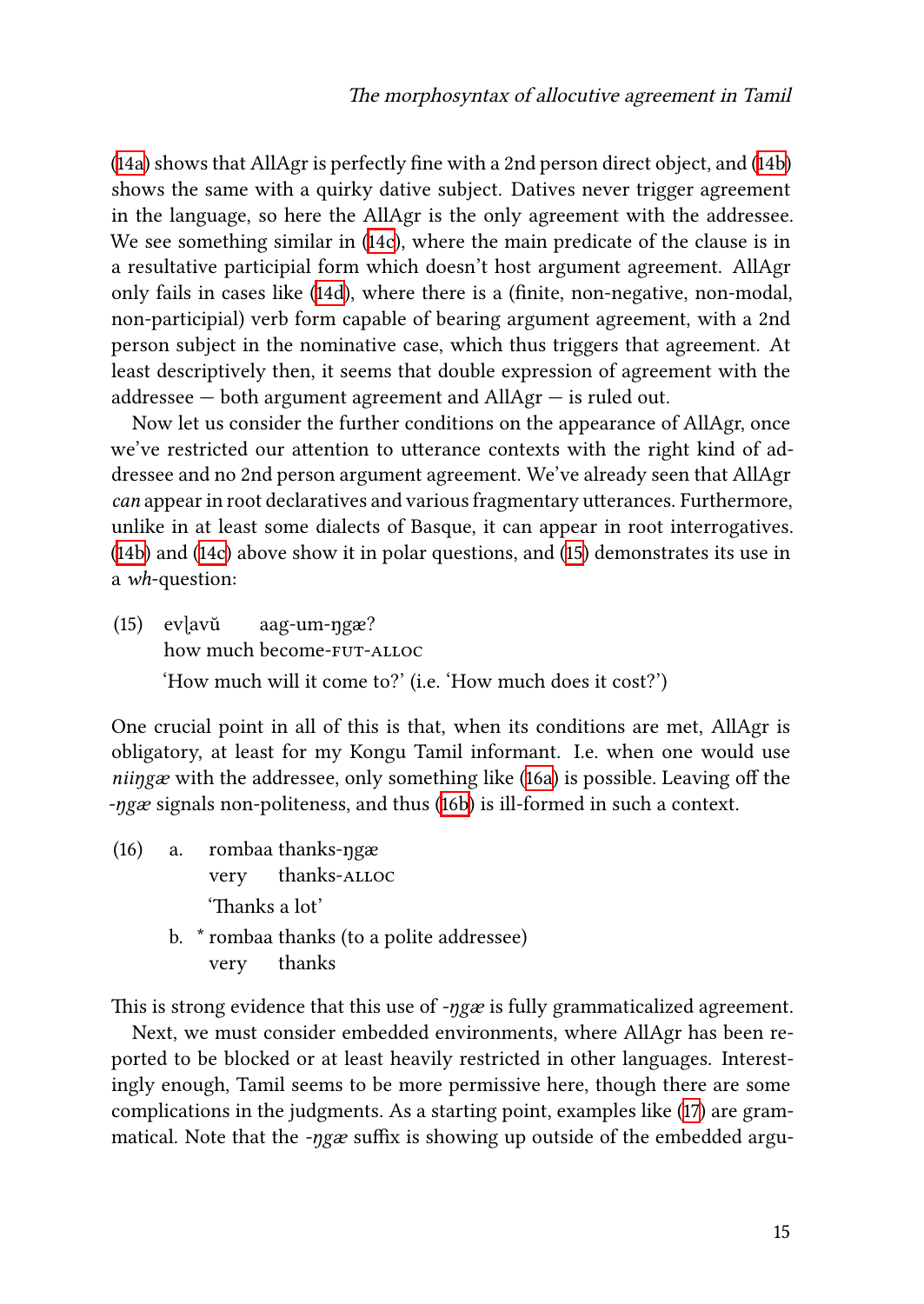<span id="page-15-0"></span>ment agreement *-aa*í*-*, but inside of the complementizer *-nnŭ*, thus clearly inside a clause that is the complement of a ve[rb](#page-15-0) meaning 'say'.

(17) Maya [avæ pootti-le Maya [she contest-loc win-go-prs-3sf-alloc-comp] say-pst-3sf Ãejkkæ-poo-r-aaí-ŋgæ-nnŭ] so-nn-aa 'Maya said that she would win the contest.'

Exactly which conditions must be satisfied to allow such embedded AllAgr is still under investigation, as the empirical situation and the relevant intuitions quickly get rather tricky. One recurring issue is that, when the AllAgr suffix immediately follows the argument agreement, as in (17), there are some processing difficulties that arise, in particular the tendency to interpret the two suffixes as a single plural argument agreement suffix.<sup>13</sup> It thus takes some care to [en](#page-15-0)sure that judgments of ungrammaticality do not reflect an unintended parse.

A more interesting complication with embedding, especially unter attitude predicates, is that there is often some flexibility or ambiguity as to whether the embedded clause is interpreted for various purposes relative to the utterance speech act or relative to the speech act or attitude expressed by the matrix attitude predicate. This is relevant of course for AllAgr, because it expresses information about the addressee and potentially also the relationship between that addressee and the author (i.e. whether the latter would use the familiar or formal form of adress with the former). Consider example (17) in this light, assuming that the entire sentence has been uttered by Tom to Venkat, and that it is reporting on Maya saying the equivalent of 'I'm going to win' to Kausalya. We can reasonably ask now whether the embedded AllAgr reflects Tom showing respect to Venkat (the utterance speech act) or Maya showing respect to Kausalya (the embedded speech act). In this case, my informant reports that it can only reflect respect being shown by Tom in the utterance speech act toward Venkat. There are other cases where inuitions are more uncertain, and what we observe is clearly affected b[y](#page-9-0) things like the type of the matrix attitude predicate and the plausibility of the various scenarios in a given context. These concerns make it especially difficult to determine the constraints on when AllAgr is possible in embedding contexts, which readings are available, and what a speaker's rejection of a particular example should be attributed to. For now I will thus simply report that AllAgr is possible in some complement clauses, but probably not in all, and leave a more complete investigation of the facts for future work.

<sup>&</sup>lt;sup>13</sup> Recall from Table 1 that *-ŋgæ* is the second component of several plural agreement forms, where the first component marks gender and/or person.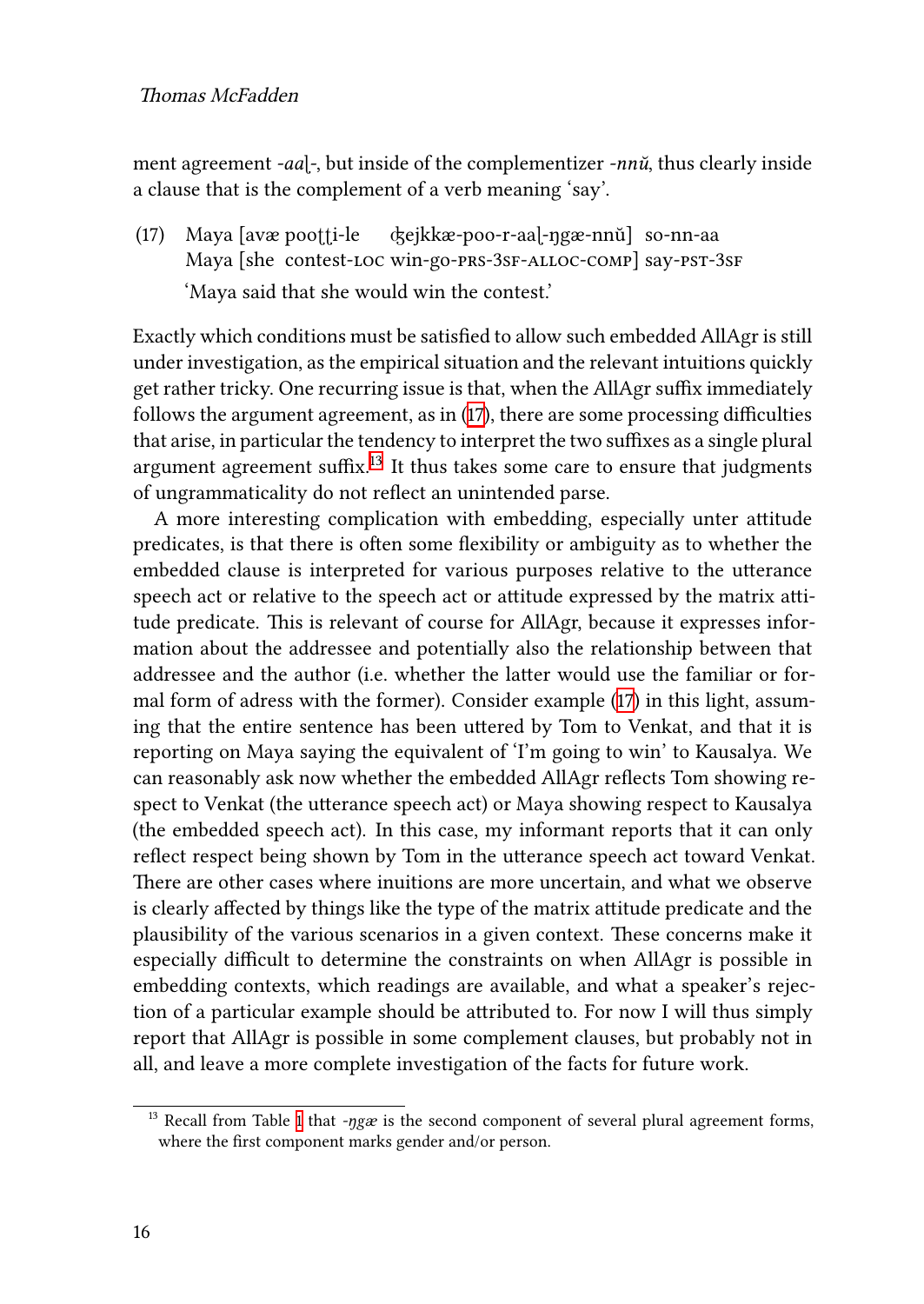<span id="page-16-0"></span>There is, ho[wev](#page-16-0)er, one point on which I will already say more, because the judgments here are relatively clear, and the pattern is extremely interesting and highly relevant for the theoretical treatment of AllAgr. As background, consider the pattern of 'monstrous agreement' investigated in detail by Sundaresan (2012):

(18) Maya<sub>*i*</sub> [taan<sub>*i,∗j* pootti-læ &ejkkæ-poo-r-een-nnŭ ] so-nn-aa</sub> Maya anaph contest-loc win-go-prs-1s-comp say-pst-3Fs.sbj 'Maya*<sup>i</sup>* said that she*<sup>i</sup>* would win the con[test'](#page-33-0)

Sentences like (18) have a matrix speech verb embedding a clause where the subject, expressed as an anaphor, is co-referent with the matrix subject. What is interesting is that the argument agreement on the embedded verb in cases like this can be 1sg. But this indicates not the actual speaker of the utterance, i.e. not Tom in the example we discussed above, but Maya, the author of the speech act described by the matrix speech predicate. This should makei[t cl](#page-16-1)ear that the representation of speech act participants will be highly relevant for the derivation and interpretation of such sentences, and indeed, Sundaresan (2012) analyzes monstrous agreement in terms of indexical shift, with the syntactic representation of the embedded speech act playing a crucial role.

<span id="page-16-1"></span>Now, if both monstrous agreement and AllAgr imply the involvement of information about speech act participants in the morphosyntax, we might expect interesting things to happen if we can manage to get them t[o co](#page-15-0)-occur. Fortunately, we can, and the results do not di[sap](#page-15-0)point. Consider (19):

(19) Maya*<sup>i</sup>* [taan*i,∗<sup>j</sup>* pooúúi-le Maya [ANAPH contest-LOC win-go-PRS-1S-ALLOC-COMP] say-PST-3SF Ãejkkæ-poo-r-een-ŋgæ-nnŭ] so-nn-aa 'Maya*<sup>i</sup>* said that she*<sup>i</sup>* would win the contest.'

The combination of the two interesting types of agreement does indeed seem to be possible, as we have the monstrous 1s suffix *-een* immediately followed by the allocutive *-ŋgæ*. [Th](#page-16-1)e reading is similar to what we [saw in \(17\), bu](#page-33-0)t with two important differences. First, whereas in (17) the embedded subject *avæ* could be either coreferent with the matrix subject *Maya* or not, here the coreference is obligatory, as *taan* is a long-distance anaphor, and *Maya* is the only appropriate binder around.<sup>14</sup> Second, in this case the politeness implied by the AllAgr is

<sup>&</sup>lt;sup>14</sup> Actually, monstrous agreement structures place very specific restrictions, such that the longdistance anaphor in subject position must be bound by the attitude holder of the immediately embedding predicate. Thus, while in other contexts*taan* has some more flexibility in the choice of its antecedent, in (19) it would be quite fixed to *Maya* even if some additional potential perspective holder were present elsewhere in the sentence (see Sundaresan 2012: for details).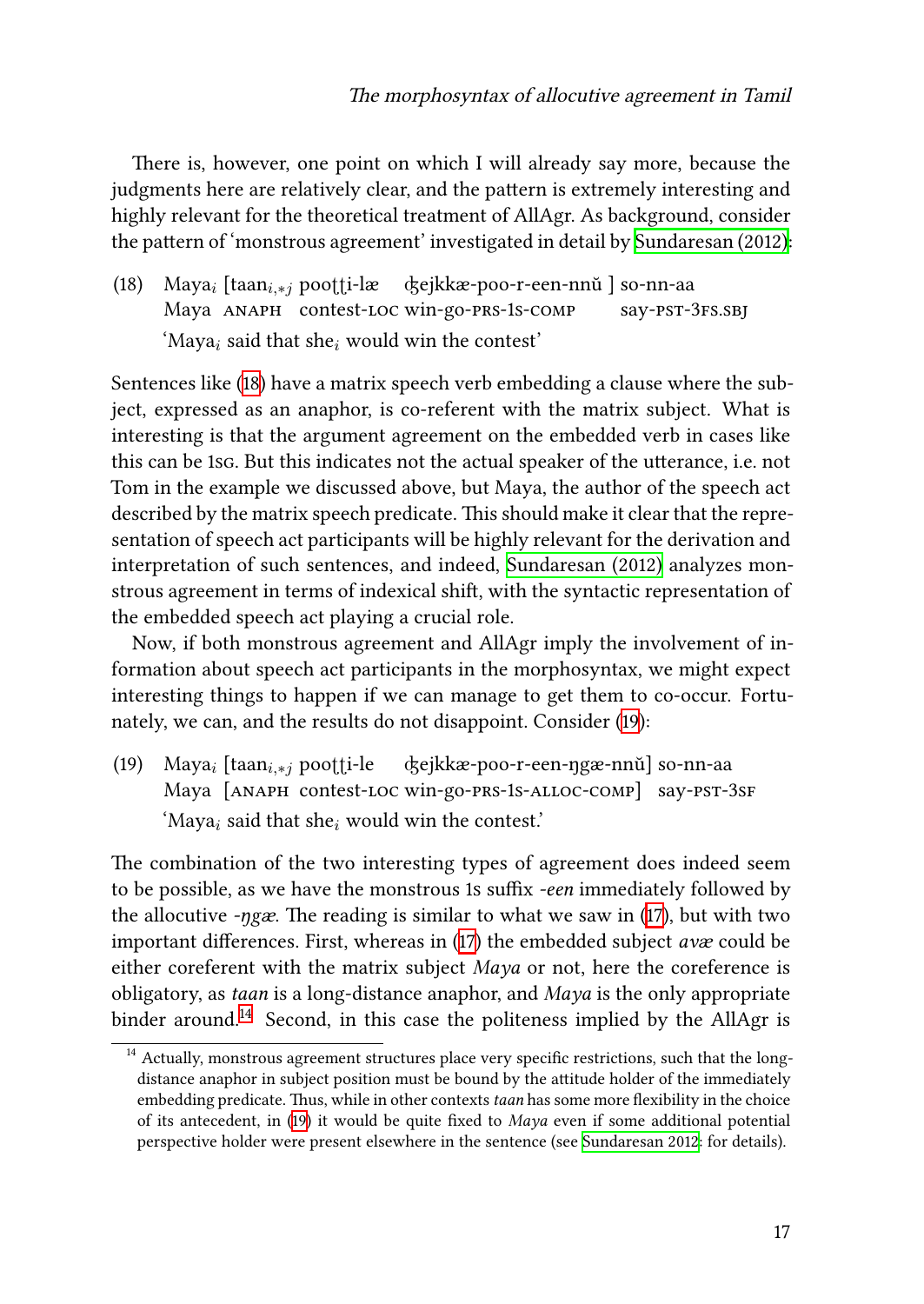<span id="page-17-0"></span>reported as having been shown by Maya to the addressee of the embedd[ed](#page-22-1) speech act (in our scenario above this would be Kausalya). In other words, when we have AllAgr in an embedded clause that also contains monstrous agreement, it seems to have to make reference to the embedded speech act. In t[he](#page-17-0) absence of monstrous agreement, reference is apparently made instead to the utterance speech act, even when the suffix shows up in the embedded clause as we saw in (17). These facts will need to be investigated in more exhaustive detail in future work, but the preliminary picture they paint is highly suggestive about the kind of analysis that we should pursue for AllAgr, as we will see in Section 3.

Moving away from complement clauses, Tamil also allows AllAgr in some other types of embedding. For exa[mp](#page-17-1)le, it can be found in certain adverbial clauses, like the temporal adjunct built on a completive participle in (20):

<span id="page-17-1"></span>(20) [naan vitt-ukkŭ poo-ji-ttŭ-ŋgæ], I house-dat go-ptcp-compl-alloc call do-prs-1sg.sbj-alloc call pand-r-een-ŋgæ 'When I get home, I'll call.'

Perhaps relatedly, it is perfectly fine on a very common kind of hanging topic construction, built by following the topic itself with a participi[al f](#page-17-0)orm [of t](#page-17-1)he verb meaning 'come', as we seen in (21):

<span id="page-17-3"></span>(21) [naan va-ndŭ-ŋgæ], I come-PTCP-ALLOC, tomorrow Coimbatore-DAT naa<mark>lækki Coimbatore-ukkŭ</mark> poo-v-een-ŋgæ go-fut-1sg.sbj-alloc 'As for me, I'm going to Coimbatore tomorrow.'

Notice incidentally that ALLOC marking actually appears twice in (20) and (21)  $$ once on the embedded part and once on the root cla[use](#page-17-2). This [doubling seems to](#page-32-2) be optional.

#### <span id="page-17-2"></span>**2.3 Affix ordering and doubling**

Recall that in Basque, AllAgr is ruled out in questions in addition to embedded clauses. It has been proposed that this is because AllAgr realizes C and is thus in competion with question particles and with the complementizers found in embedding. Japanese shows that this can't be a general property of AllAgr, since it does allow the marking in questions, as we see in (22) from Miyagawa (2017):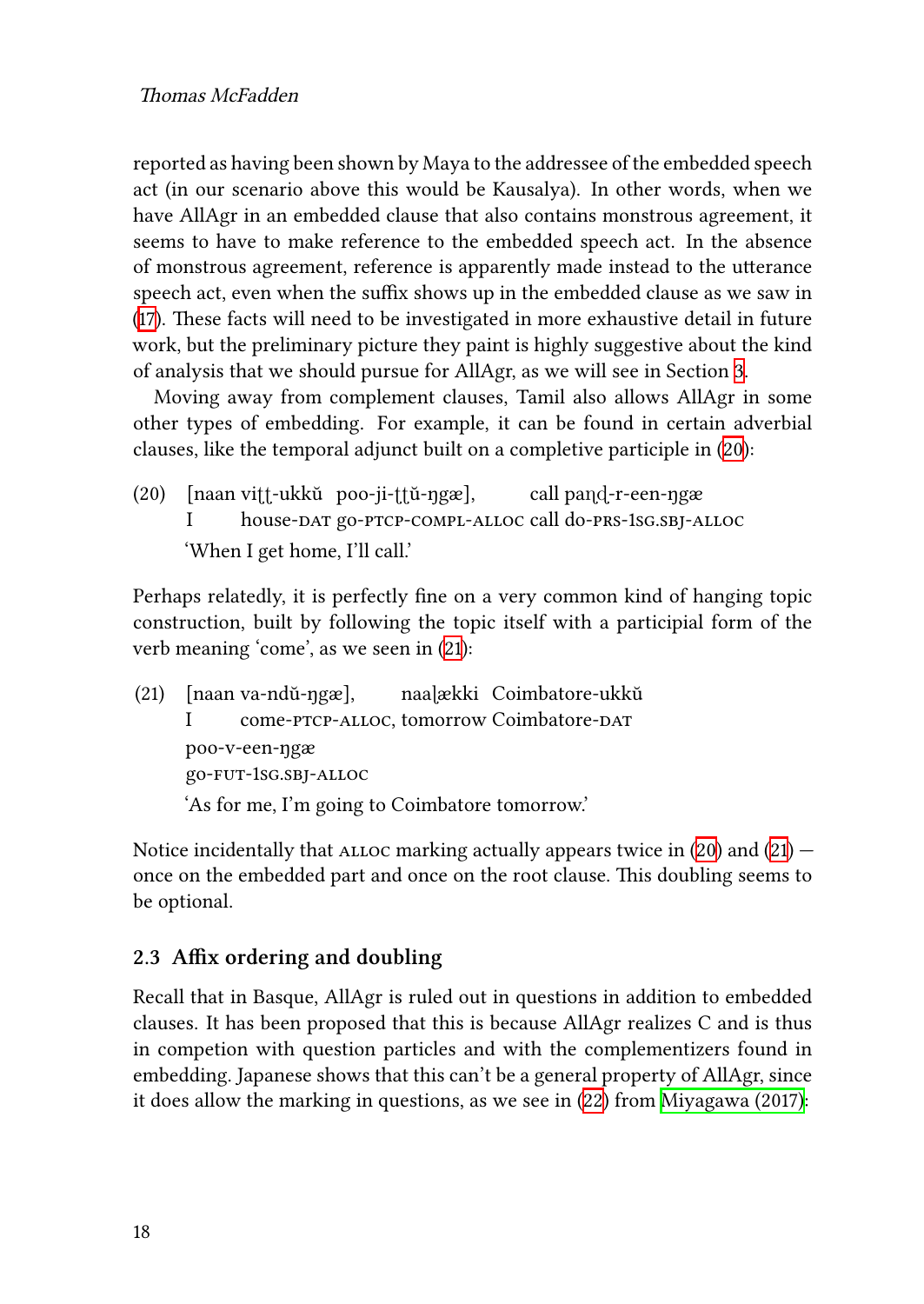(22) Dare-ga ki-mas-u who-nom come-alloc-prs q ka? 'Who will come?'

Note then that the AllAgr marker *-mas* appears below not just the question particle *ka*, but also the tense suffix *-u*. This leads Miyagawa (2017) to argue that, while AllAgr involves the C domain, its morphological realization in Japanese is lower in the structure, near T.

<span id="page-18-1"></span><span id="page-18-0"></span>Consider now what happens in similar cases in Tamil. We have seen above that Tamil is also perfectly happy to have its AllAgr marker *-ŋgæ* appear on a *wh*- or polar-interrogative. Indeed, it is actually quite common on short fragment and tag-question-like utterances, which are marked by the polar question particle *-aa*. What is potentially odd is how *-ŋgæ* is ordered relative to this particle. Consider [a mi](#page-18-0)nimal [pair](#page-18-1) building on examples from above:

- (23) a. niingæ saap-t-aačč-aa-ngæ? you.pl [eat-](#page-18-1)asp-res-q-alloc 'Have you eaten?'
	- b. niingæ saap-t-aaččŭ-ngæl-aa? you.pl eat-asp-res-alloc-q 'Have you eaten?'

(23a) and (23b) differ only in the order of the AllAgr marker and the question particle. In (23a), the AllAgr suffix comes at the end, outside of the question particle, while in  $(23b)$  it comes before it.<sup>15</sup> In other words, both orders of the two suffixes are possible. More examples show that this ordering alternation (again accompanied by predictable morphophonological effects) is fairly gener[al:](#page-18-0)<sup>16</sup>

(24) a. illij-aa-ŋgæ? *∼* illi-ŋgæí-aa? no-q-all[oc](#page-19-0) no-a[lloc-q](#page-31-2) various uses, e.g. 'Isn't it?', 'No?', tag question b. appad<mark>ij-aa-ŋgæ? ∼ appadi-ŋgæ</mark>l-aa? like.that-q-alloc like.that-alloc-q

'Oh really?', 'Is that so?'

<sup>&</sup>lt;sup>15</sup> The other minor differences we see are the result of regular morphophonology. In (23a), the final *ŭ* of the resultative suffix is deleted before a vowel-initial suffix, and the final  $\vert$  of the allocuative suffix is deleted in coda position.

<sup>&</sup>lt;sup>16</sup> The first version of (24c) is from Amritavalli (1991). She did not discuss the other order, with alloc before q, in her paper.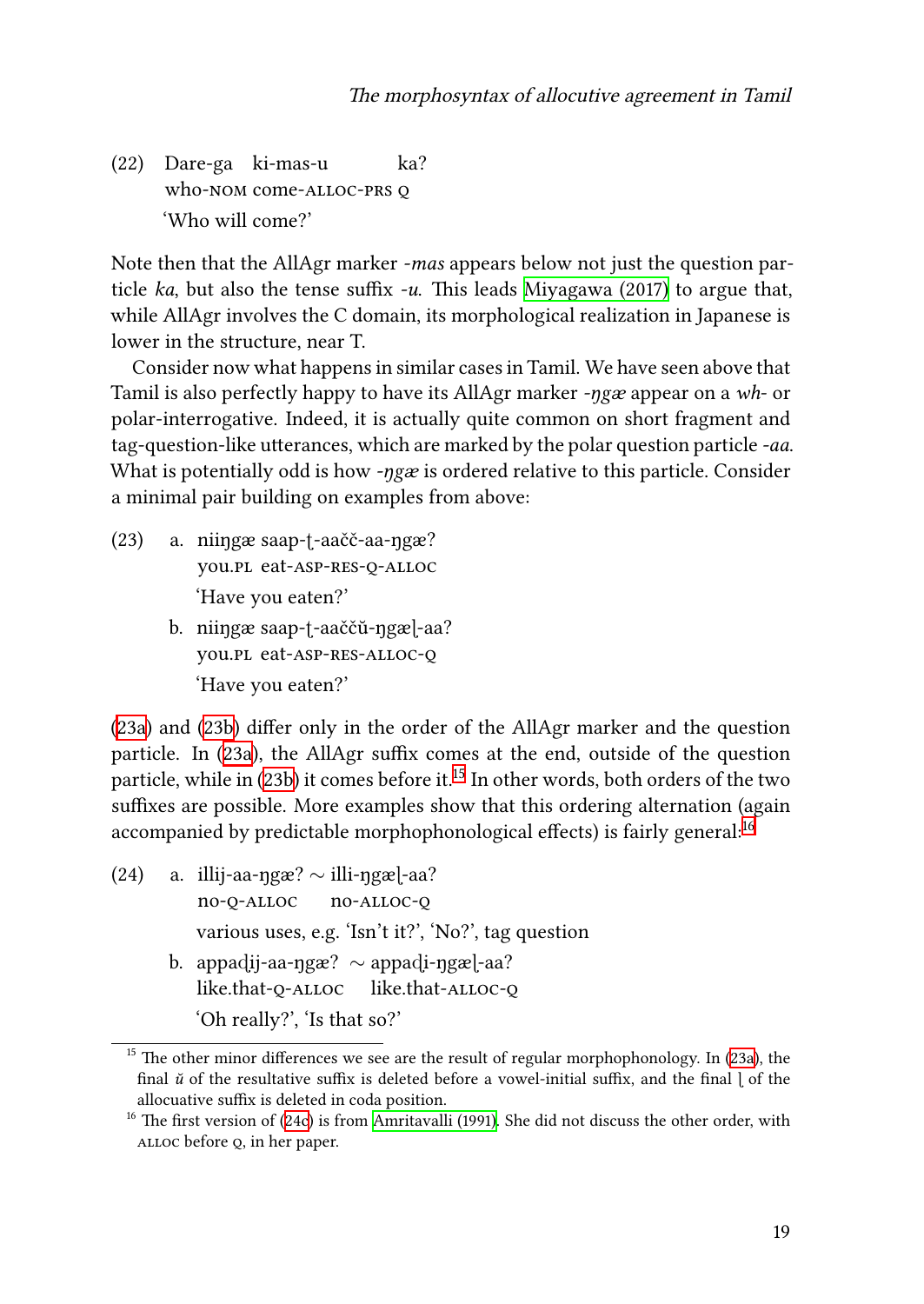- <span id="page-19-1"></span><span id="page-19-0"></span>c. ko<mark>.andæ ippadi sejji-laam-aa-ŋgæ? ∼ ko.andæ ippad</mark>i child like.this do-sbjv-q-alloc child like.this sejji-laam-ŋgæļ-aa? do-sbjv-alloc-q 'Is it right for the child to do this?' d. Naan Ãej-čč-een-aa-ŋgæ? I win-pst-1sg.sbj-q-alloc *∼* Naan Ãej-čč-een-ŋgæí-aa? I win-pst-1sg.sbj-alloc-q
- ['Did I win?'](#page-33-1)

Especially with the fragment utterances, the order with the AllAgr preceding the question particle is the prefered one, but both are entirely possible under the right circumstances.<sup>17</sup> This variation in the order of the affixes is surprising, and is not generally found in the inflectional morphology of the language. That is, the various temporal, aspectual, voice-related and other suffixes that can appear on verb forms are rigidly ordered relative to each other, and two given suffixes generally cannot have their order reversed (for extended discussion on this point, see Sundaresan & McFadden 2017).<sup>18</sup>

Indeed, it gets even more interesting. In the cases where the AllAgr suffix can appear either before or after the  $Q$  particle, it is actually possible for it to be doubled, appearing simultaneously in both positions:<sup>19</sup>

- $(25)$  a. appadi-ngæl-aa-ngæ? like.that-alloc-q-alloc 'Oh really?'
	- b. niiŋgæ saapt-aaččŭ-ŋgæl-aa-ŋgæ? you.pl eat-res-alloc-q-alloc

'Have you eaten?'

c. ongal[-ukkŭ](#page-31-4) coffee venum-ŋgæl-aa-ŋg[æ?](#page-13-0) you.pl-dat coffee want-alloc-q-alloc

'Would you like coffee?'

 $^{\rm 17}$  This seems to be a point of dialectal variation. The preference described in the main text holds for all of my informants from India, but my Singapore informants reported that they would only use the AllAgr-q order, and that they identify the other order with speakers from India.

<sup>&</sup>lt;sup>18</sup> As pointed out by an anonymous reviewer, the fact that the ordering of tense-aspect-voice morphology is rigid while that involving apparent C elements is more varied is in line with proposals of Aboh (2015), according to which structural variation is found at phase edges.

 $19$  Note that this is distinct from the kind of 'doubling' in (13) above that was impossible for my Kongu Tamil informant. There we had 2nd plural argument agreement plus AllAgr, whereas here we have two instances of AllAgr.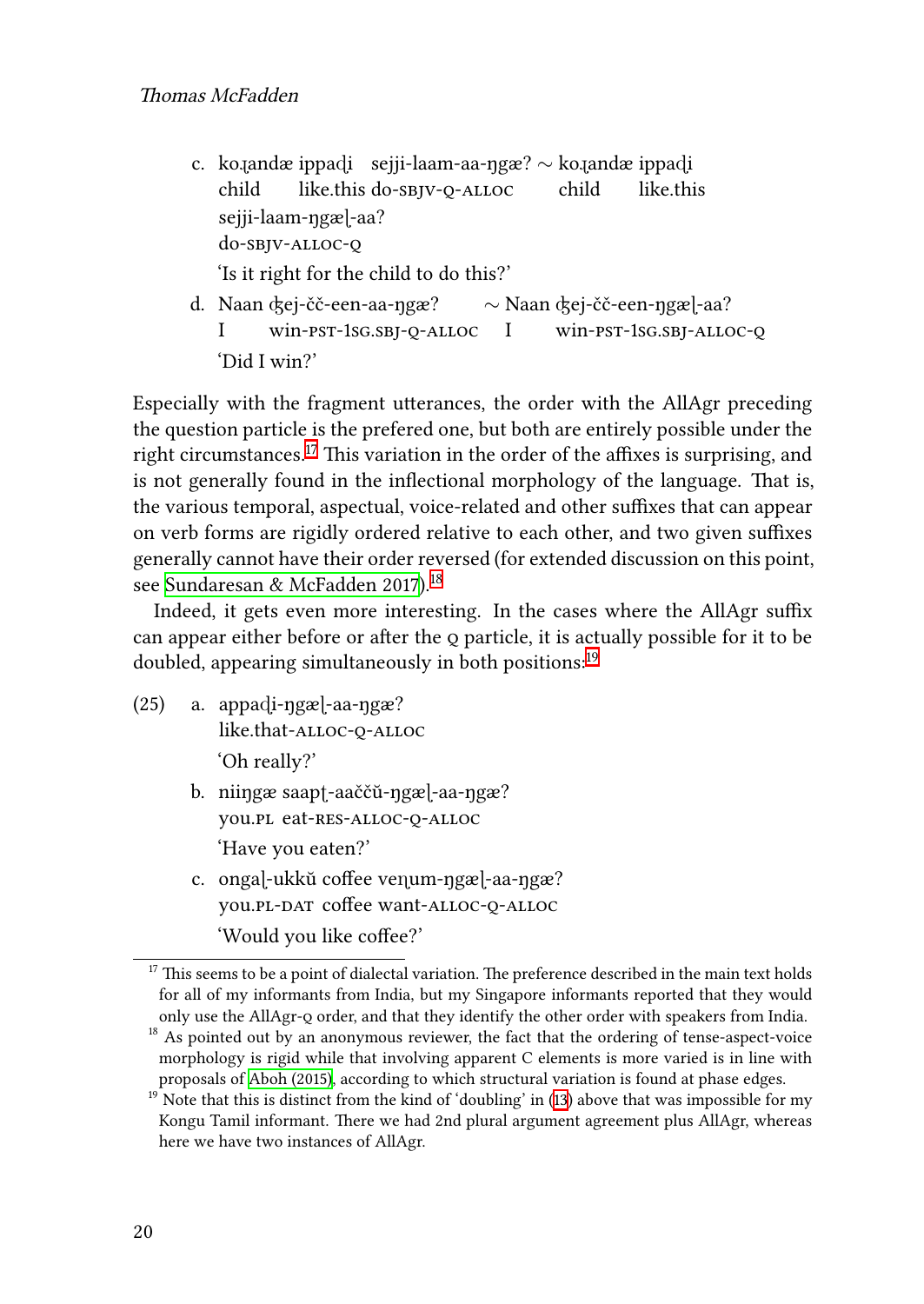It should be noted that, at least for my primary Kongu Tamil informant, such structures are not particularly marked, nor do they correspond to elevated or exaggerated politeness. Doubling of this kind is quite unexpected, and again, I am aware of no other piece of grammaticalized morphology in the language that behaves this way.

An obvious question to ask then is whether the different ordering and doubling possibilities are associated with interpretive differences. We might expect, e.g., that the two orders would correspond somehow to distinct scope readings of some kind. The data here are tricky on this point, and it will ultimately require more careful empirical work, ideally with multiple informants who speak relevant dialects. However, to a first approximation, the two orders seem to differ in how the question is biased. Consider the following pairs, with the distinct translations offered by my Kongu Tamil informant:

- (26) a. illij-aa-ŋgæ? vs. illi-ŋgæí-aa? no-q-alloc no-alloc-q 'It's not, is it?' 'Isn't it?'
	- b. appadij-aa-ŋgæ? vs. appadi-ŋgæl-aa? like.that-q-alloc like.that-ALLOC-Q 'So, it is the case?' 'Is that the case?'

c. Naan Ãej-čč-een-aa-ŋgæ? I win-pst-1sg.sbj-q-alloc vs. Naan cej-čč-een-ŋgæl-aa? I win-pst-1sg.sbj-alloc-q 'I won, didn't I?' 'Did I win?'

The o-alloc order seems to be biased towards confirmation, whereas the Allocq order seems unbiased, a genuine request for information. So in the first variant in (26b) with q-alloc order, the speaker is expecting that the answer will be 'yes', and is just asking for confirmation  $-$  e.g. in order to get the addressee to admit something or just to be absolutely sure of something. But in the second variant with ALLOC-Q order, the speaker genuinely doesn't know what the answer will be, and is asking in order to find out.

We can ask then what happens to the interpretation in cases of doubling. Here the judgments are subtle, and not all of the examples I checked seem to behave the same, but in one case where my informant did have a clear intuition, the doubling pattern goes together with the q-alloc order in being biased towards confirmation. Consider the following minimal triplet of examples repeated from above, now with information added about the bias on the question: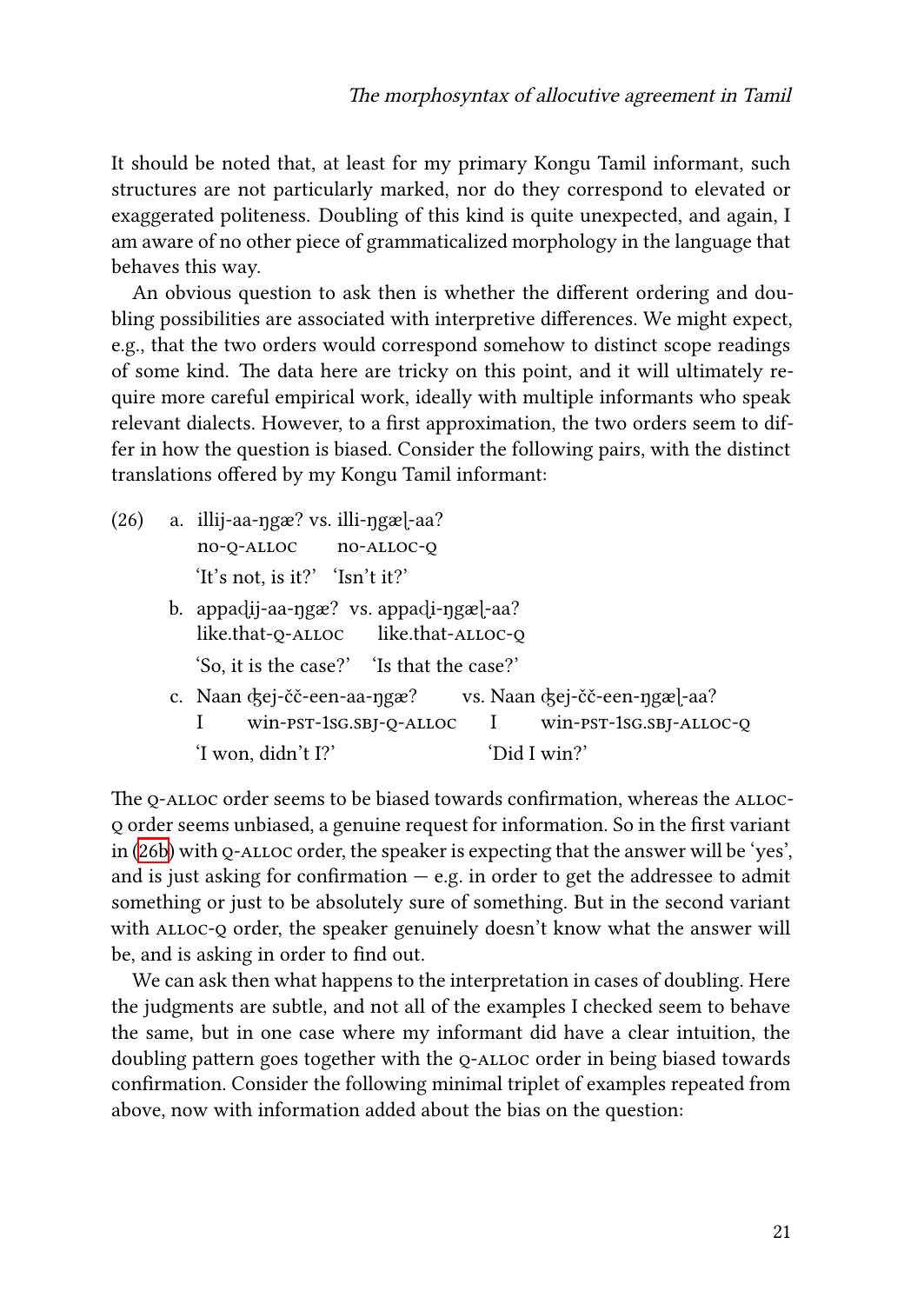- (27) a. niingæ saap-t-aačč-aa-ngæ? you.pl eat-asp-res-q-alloc 'Have you eaten?' (speaker expects that addresse has) b. niiŋgæ saap-t̥-aaččŭ-ŋgæl̥-aa?
	- you.pl eat-asp-res-alloc-q 'Have you eaten?' (speaker doesn't know)
	- c. niingæ saapt-aaččŭ-ngæl-aa-ngæ? you.pl eat-res-alloc-q-alloc 'Have you eaten?' (speaker expects that addressee has)

It should be stressed at this point that the description of the interpretations here, especially in the doubling case, is highly preliminary. Note for example that it is a bit difficult to [lock](#page-21-0) down exactly what the bias is. In the pair in (28) below (again based on examples fr[om](#page-21-1) above, but now with additional interpretive information), it is still the ALLOC-Q order that comes with a bias, and the Q-ALLOC order that is neutral, but the direction of the bias is difficult to pin down. My informant reports that this might be how you ask someone as part of a routine, where you can anticipate what the answer will be based on your familiarity with their coffee drinking habits. But it does not seem to be restricted to either an expectation that they will say yes or an expectation that they will say no. The q-alloc order in (28b) again shows no bias and is a genuine request for information, while the doubling in  $(28c)$  again patterns with the  $ALLOCQ$  in showing a bias that is difficult to pin down.

<span id="page-21-1"></span><span id="page-21-0"></span>(28) a. ongal-ŭkkŭ you.pl-obl-dat coffee want-q-alloc coffee veenum-aa-ŋgæ? 'Do you want coffee?' (some bias, direction not clear) b. ongal-ŭkkŭ coffee veenum-ngæl-aa?

you.pl-obl-dat coffee want-alloc-q 'Do you want coffee?' (no bias)

c. ongal-ŭkkŭ you.pl-obl-dat coffee want-alloc-q-alloc coffee veenum-ŋgæl-aa-ŋgæ? 'Do you want coffee?' (some bias, direction not clear)

Wide-reaching generalizations about the affects of ALLOC-affix ordering beyond the specific examples discussed are thus not yet supported.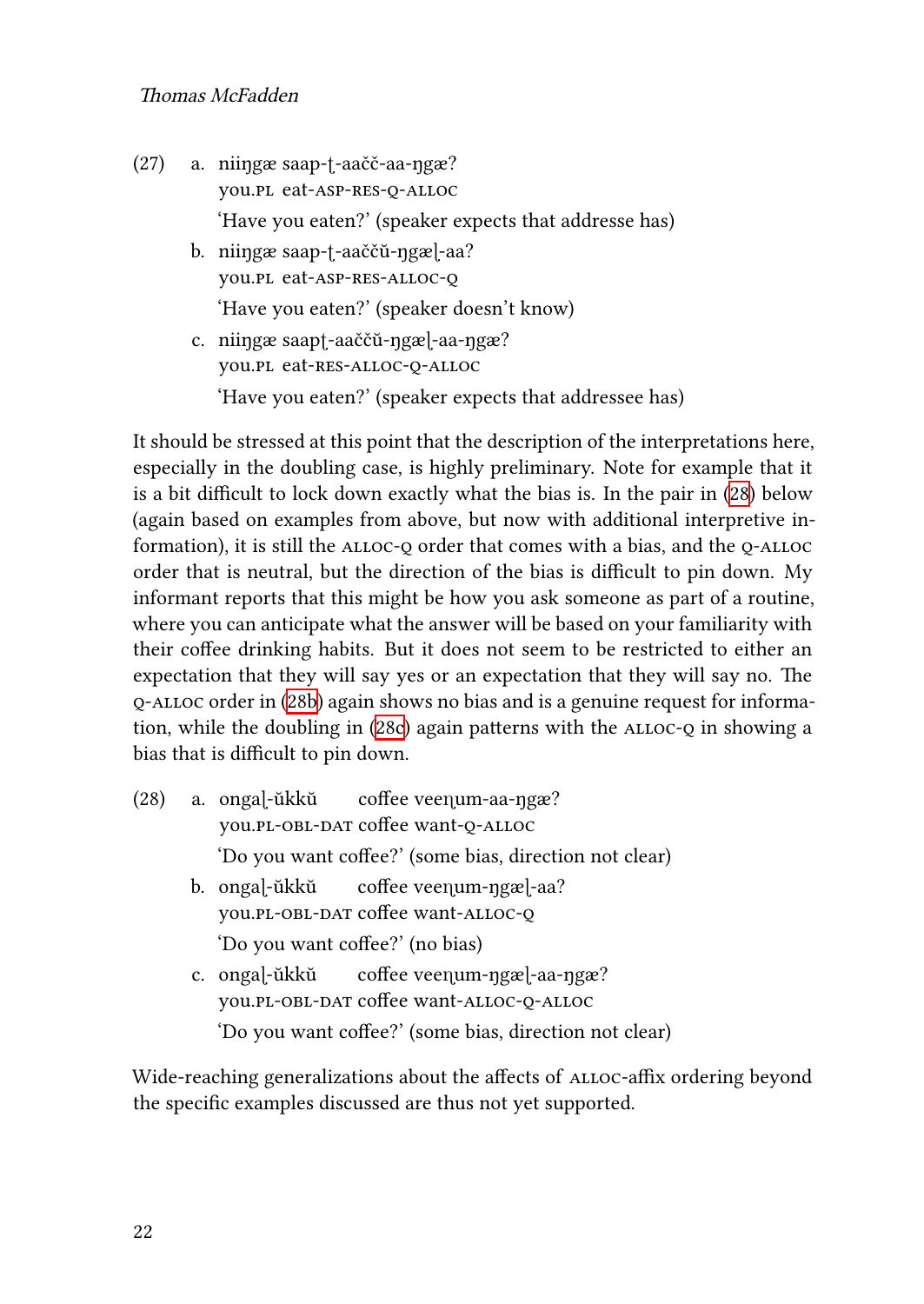### <span id="page-22-1"></span><span id="page-22-0"></span>**3 Towards an account**

#### **3.1 Theoretical preliminaries**

The phenomenon of AllAgr is clearly of great theoretical interest. As already noted in section 1.2, some basic information about each utterance — including the identity of the author and the addressee, as well as the time, location and other similar parameters — is obviously relevant for semantic and pragmatic interpretation, and so it is uncontroversial that such information must be encoded in some way in the representation of the discourse context. The question is whether such information is already represented in some form in the syntax. For indexical pronouns, for example, it is clear that we must assume a morphosyntactic status for person features, as they play a role in various agreement and binding operations, but it is entirely plausible that their relationship with the actual author and addressee of a given utterance is only established in the semantics. That is, a feature like [2] or [+participant, *−*author] would be treated no differently in the morphosyntax than a feature like [pl], and the association with the utterance  $context - and in particular the identity of the discourse participants - would$ only play a role in the interpretive component when reference is determined.

<span id="page-22-2"></span>However, it is more difficult to imagine how an approach like this would work in the case of AllAgr, for two reasons. First, AllAgr encodes information about addressees beyond just their role in th[e di](#page-22-2)scourse context, including their gender, number or status relative to the speaker, depending on the specific language. This seems to imply sensitivity to the actual identity of the addressee of a given utterance, as opposed to the simple fact that there *is* an addressee for every typical utterance. Second, while indexical pronouns appear as syntactic arguments or adjuncts, and clearly contribute to the asserted meaning of the sentences where they are found, AllAgr is again orthogonal to whether the addressee plays a role as an argument or adjunct, and clearly does not contribute anything to the assertion. That is, a Basque sentence like (29), repeated from above, does *not* assert something like 'The speaker is going to the house, and the addressee is a female individual familiar to the speaker'.

 $(29)$  et fe-a house-all 1.sg.go-alloc:f banu-n 'I am going to the house.' (familiar female addressee)

Rather, it asserts something more like 'The speaker is going to the house', and comes with something like a presupposition, such that it can only be uttered felicitously when the addressee is a female individual familiar with the speaker.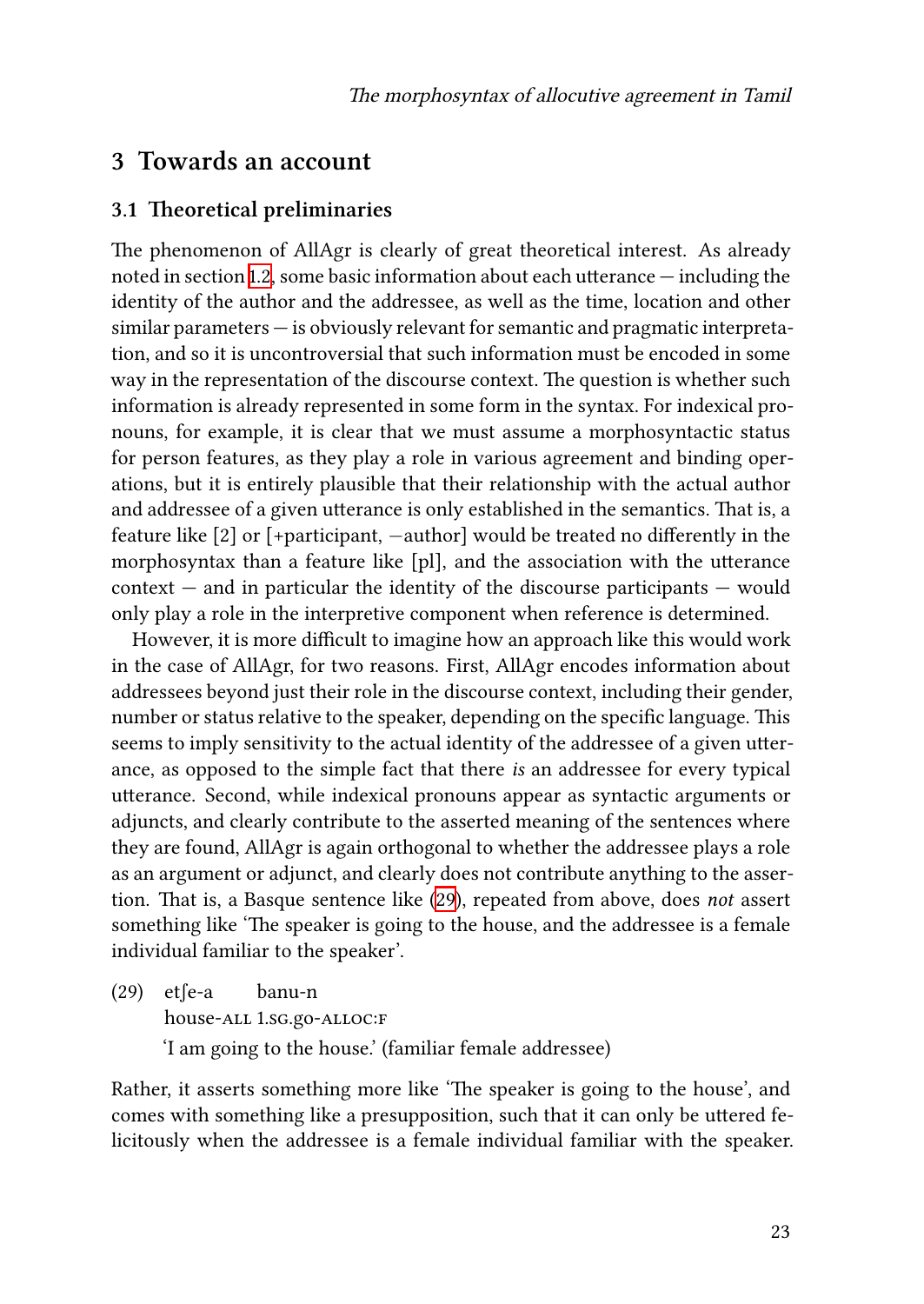Thus w[e have morphosyntacti](#page-33-3)c agreement, which by the nature of what 'agreeme[nt' means m](#page-32-10)ust be *with* something, but that something is not an argument or adjunct that we would normally expect to be part of the syntactic representation.

<span id="page-23-0"></span>This has led a number of recent authors to conclude that AllAgr provides evidence for a literal syntactic representation [of the disc](#page-32-11)ours[e context, includi](#page-32-2)ng information about the speech-act participants (Haegeman & Hill 2013; Miyagawa 2012; Zu 2015; Haegeman & Miyagawa 2016; Miyagawa 2017). This work generally builds on and adapts what is sometimes called the neo-performative hypothesis of Speas & Tenny (2003), which is in turn a reinterpretation of proposals by Ross (19[70\)](#page-23-0). The basic idea is that the speech-act participants are represented not just in the semantics and pragmatics, but also in the syntax, by quite normal syntactic material that happens (generally) not to be pronounced. Setting aside a number of important details, I will follow Hill (2007) and Miyagawa (2017) in assuming that the left periphery of the relevant clause types includes a (potentially internally complex) Speech Act Phrase  $(SAP)$ .<sup>20</sup> The speaker and HEARER (or AU-THOR and ADDRESSEE) of the speech act are then directly represented by (silent, essentially pronominal) elements introduced in specifiers of this functional structure, as in (30):



Following Miyagawa (2017) in particular, AllAgr then represents straightforward agreement with the HEARER in Spec-saP. Since the HEARER is actually rep-

 $20$  For Speas & Tenny (2003), who adopt assumptions about phrase structure from Larson (1988); Hale & Keyser (1993) etc., this SAP has a shell structure including two head positions, two specifier positions and a complement. Hill (2007); Haegeman & Hill (2013) and Miyagawa (2012; 2017) update this by splitting it up into two phrases, SAP for the speaker and saP for the addressee.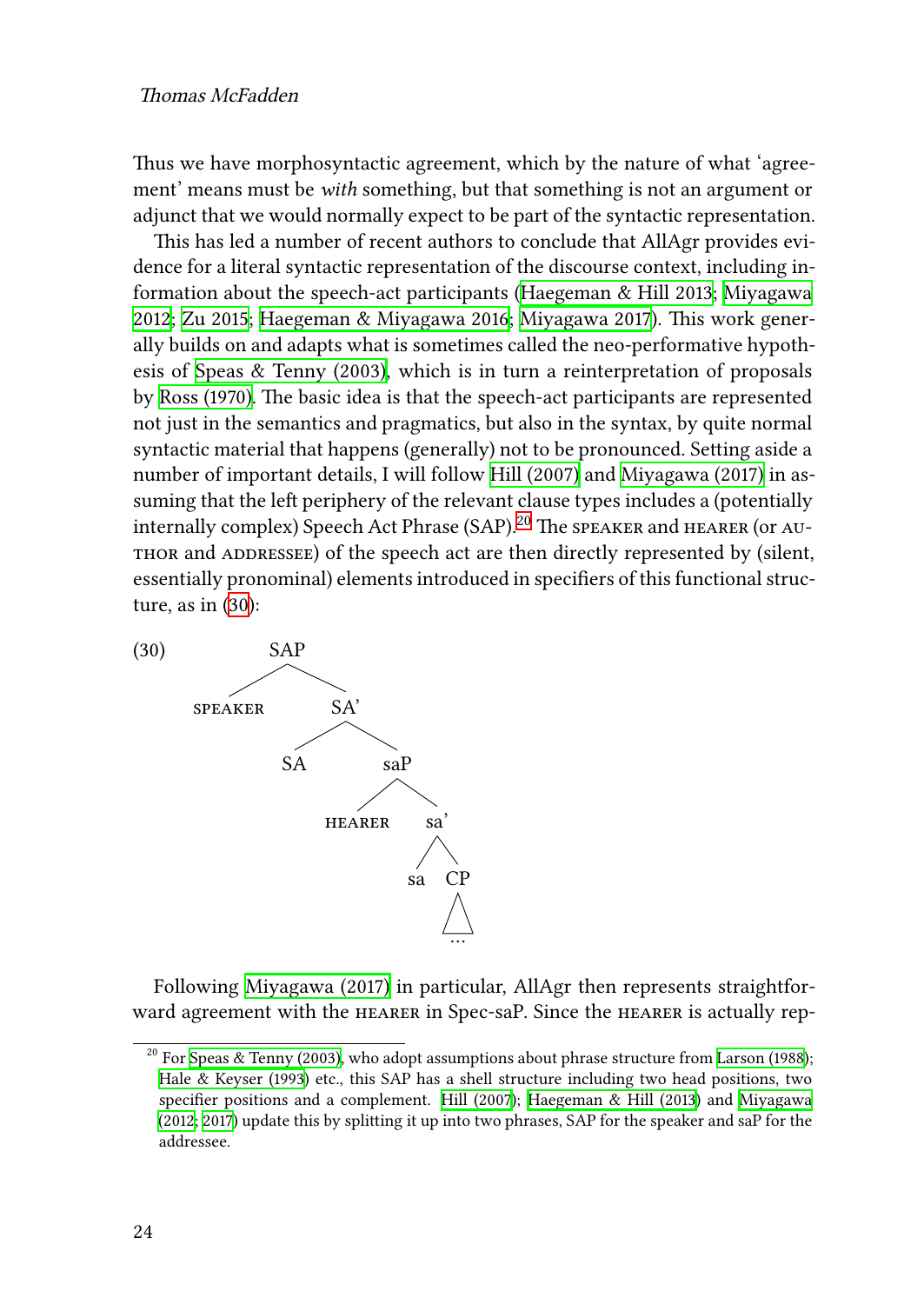resented syntactically, its various *ϕ*-features will be available and thus can be reflected in the form of the allocutive suffixes on the verb.<sup>21</sup> [The usual assump](#page-32-8)tion is that the probe for AllAgr is located somewher[e in the C dom](#page-32-12)ain. This helps to explain why the agreement targets the speech act domain, whereas classic subject agreement in T targets something lower down in the argument domain. It also provides an approac[h to restrictions on](#page-33-0) AllAgr in things like interrogatives in certain languages, under the idea that a question particle competes with the AllAgr probe to realize C. Finally, the impossibility of AllAgr in (most) embed[ding contexts can be attr](#page-32-13)ibuted to the fact that SAP and saP are only projected in root clauses. Miyagawa thus argues in detail (see especially Miyagawa 2012), that AllAgr is a 'root phenomenon' in the sense of (Emonds 1970).

In fact, these attempts to analyze AllAgr fit into a bro[ader trend](#page-33-2) of arguing for an expanded left periphery containing a syntactic representation of the speech act and its participants. Sundaresan (2012) argues that the (limited) possibility of projecting a SpeechActP in the complement of certain attitude predicates (primarily speech predicates) is responsible for the phenomenon of indexical shift. Haegeman & Hill (2013) make crucial use of SAP in their analysis of a series of verbal particles in Romanian and West Flemish, which serve to "signal the speaker's attitude or his/her commitment towards the content of the utterance and/or of his relation towards the interlocutor" [p. 9]. Zu (2015) uses the SAP to analyze speaker-related allocutive agreement in Jingpo and conjunct marking in Newari, which relates the subject of a clause either to a preceding subject or to the speech act participants. Sundaresan's work here is especially relevant because, as discussed above, it investigates the monstrous agreement pattern in Tamil. Her analysis makes crucial use of an SAP in the embedded clause, containing a representation of the speech act associated with matrix 'say', which then plays an important role in the determination of argument agreement in the embedded clause. The anaphoric subject *taan* is unable to trigger agreement, thus agreement is instead with a coreferent 1st person form, the interpretation of which is 'shifted' by the embedded SAP to be relative to the author of the

 $^{21}$  An anonymous reviewer is concerned that treating Tamil AllAgr as agreement with the representation of the addressee neglects the fact that it reflects politeness, which characterizes not just the addressee, but also the speaker's relationship with the addressee. While this is acurate as a description of the pragmatics of the situation, the *grammatical* situation is correctly treated by the description in the main text. In Tamil (and many other languages), politeness is treated grammatically as a property inherent to referents and behaves essentially like another *ϕ*-feature, which cross-classifies with 2nd and 3rd person as well as gender and number. The undeniable relation to the speaker seems to come in pragmatically, in the sense that an individual will be associated with a polite feature from the perspective of a particular speaker.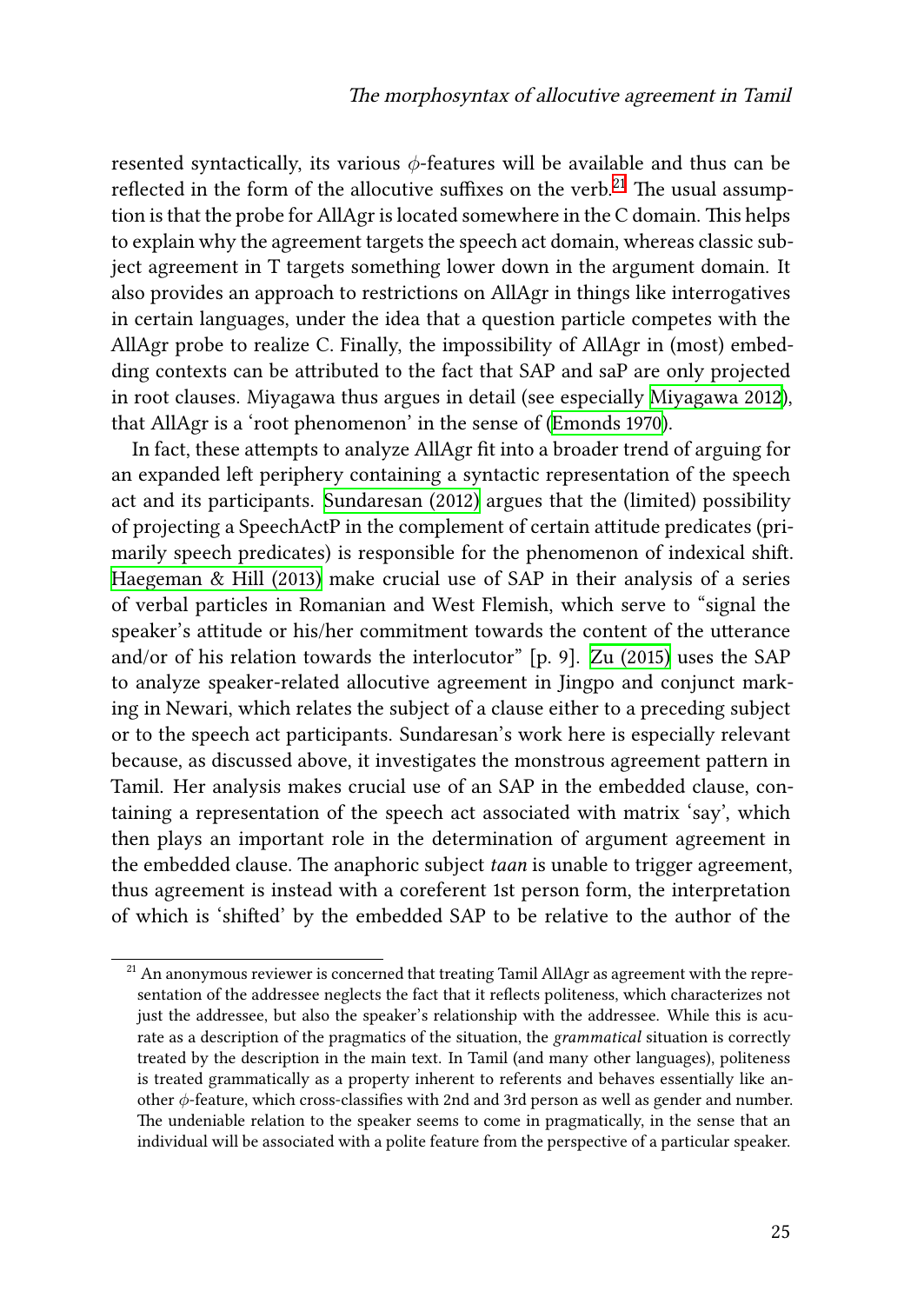matrix speech predicate rather than the author of the utterance context. This thus provides evidence, independent of AllAgr, for the syntactic representation of information about speech-act participants in Tamil.

#### **3.2 The proposal**

I will assume to begin with that the work mentioned in the previous section is [on](#page-17-3) the right track. In particular, there is a syntactic representation of the speech act in the left periphery of the clause which includes information about the speech act participants, and AllAgr is a case of the addressee playing an active role in the morphosyntax.<sup>22</sup> But this still leaves a number of interesting issues open. First, where exactly is the SAP located, and how does it interact with oth[er e](#page-23-0)lements in the left periphery, in particular the material relevant for forming interrogatives? Second, how does the overt AllAgr morphology actually relate to that syntactic representation? Third, what is behind the facts we observed in section 2.3 involving variation in the ordering and even doubling of the allocutive suffix?

The simplest analysis would be that *-ngæ* directly realizes the HEARER in the SAP. In other words, the Tamil phenomenon wouldn't really be allocutive *agreement* per se, but rather a direct spell out of (at least one of the *ϕ*-features of) the otherwise silent hearer in Spec-saP in Miyagawa's tree in (30). This has some initial plausibility given the facts about where the *-ŋgæ* suffix occur[s, a](#page-25-0)t the end of the clause after all of the other inflectional suffixes on the clause-final verb. Given that Tamil is a strictly head-final language, this is where we expect something near the top of the functional sequence, like the SAP, to show up.

<span id="page-25-0"></span>There are some issues with this idea, however. First, the fact that it shows up as a suffix on the clause-final verbal material suggests that it realizes a head in the functional sequence, not a specifier, i.e. not the actual representation of the addressee. Second, it runs into trouble with the variable ordering of the *-ŋgæ* suffix and the polar question particle *-aa*, a subset of which are repeated in (31).

(31) a. illij-aa-ŋgæ? illi-ŋgæí-aa? no-q-alloc no-alloc-q various uses, e.g. 'Isn't it?', 'No?', tag question b. appadij-aa-ŋgæ? appadi-ŋgæl-aa? like.that-q-alloc like.that-alloc-q 'Oh really?', 'Is that so?'

 $^{22}$  For simplicity, from here on out I will speak in terms of a single SAP rather than distinguishing the speaker-introducing SAP from the hearer-introducing saP.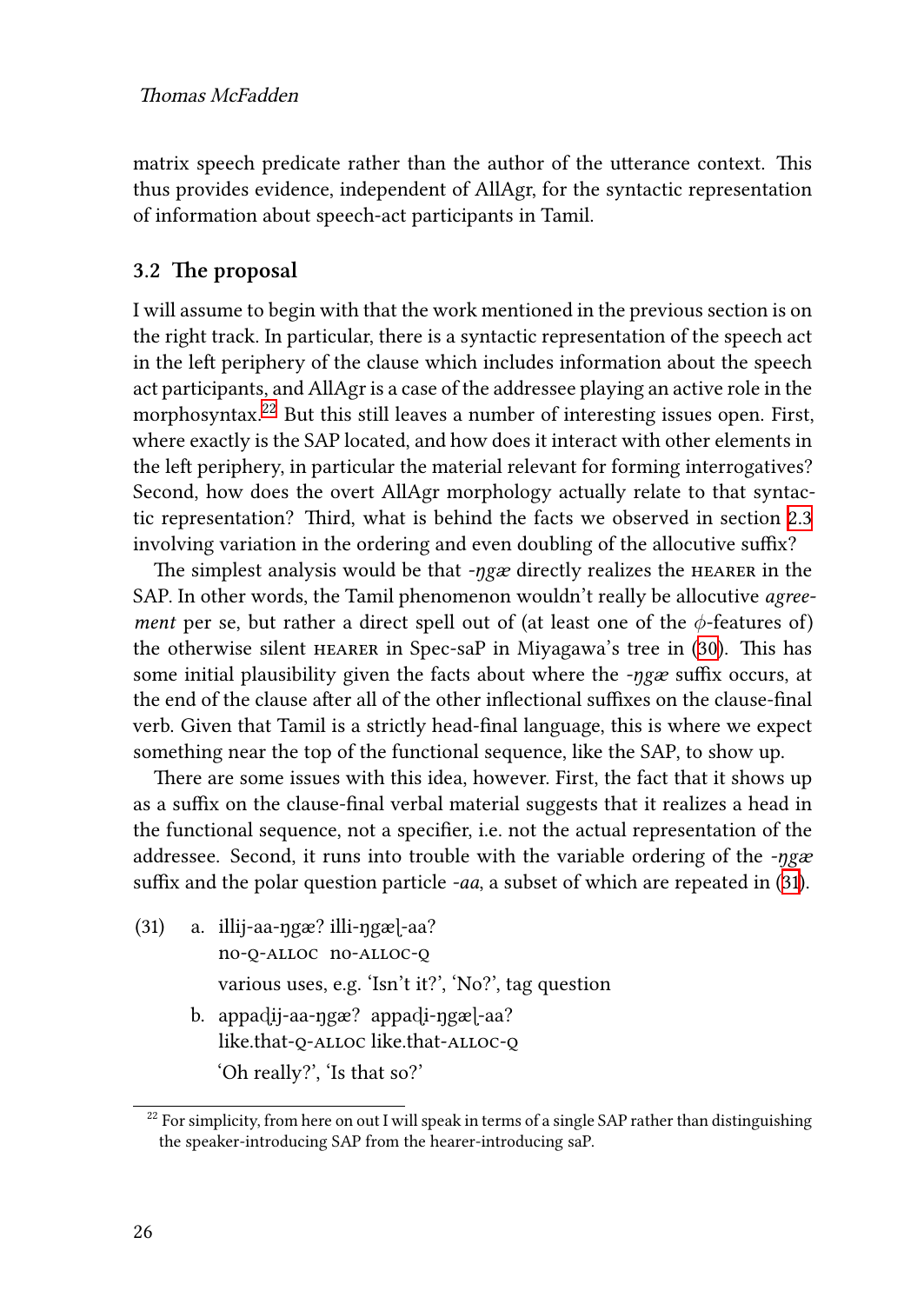<span id="page-26-0"></span>The question is which of these two orders we should actually expect if *-ŋgæ* is realizing something in SAP. B[oth](#page-26-0) the question particle and the SAP should be somewhere in the C domain, i.e. in the left periphery of the clause higher than T, and it is that idea that has been employed to explain why AllAgr is incompatible with questions in Basque. But since at least Rizzi (1997) we are generally willing to recognize a richer structure in this region of the clause, involving a series of (more or less strictly ordered) heads. We can assume that there is a head responsible for indicating whether a clause is interrogative, declarative etc. let's adopt Rizzi's Force, though this may be an oversimplification — in addition to the SAP heads. The trees in (32) give the two obvious logical options for how these two heads could be ordered with respect to each other above the rest of the clause, and we must decide which is more likelyt[o b](#page-26-0)e correct.



<span id="page-26-1"></span>It seems to me that, semantically speaking, only (32b) is plausible. If SAP really introduces the representation of the speech act participants and relat[ed in](#page-26-1)formation, then it is setting the stage for the entire sentence. It provides the background against which a question is asked, including who is asking and answering, and the order in (32b) seems to best reflect this. The order in (32a), on the other hand, would seem to imply that the contents of the SAP are part of what the question in Force is being asked about. If SAP comes above Force, and both are realized by overt affixes, then by the Mirror Principle, SAP should come after Force in linear order. So if we assume that allocutive *-ŋgæ* realizes something in SAP, and the question particle *-aa* realizes Force, then we should get the order in (33a):

<span id="page-26-2"></span>(33) a. niingæ saapt-[aačč-](#page-26-2)aa-ngæ? you.pl eat-res-q-alloc 'Have you eaten?' b. niingæ saapt-aaččŭ-ngæl-aa? you.pl eat-res-alloc-q 'Have you eaten?'

Indeed we do get this order, but of course the whole point is that we *also* get the reverse order shown in (33b). Now, we could conclude that this is simply a mor-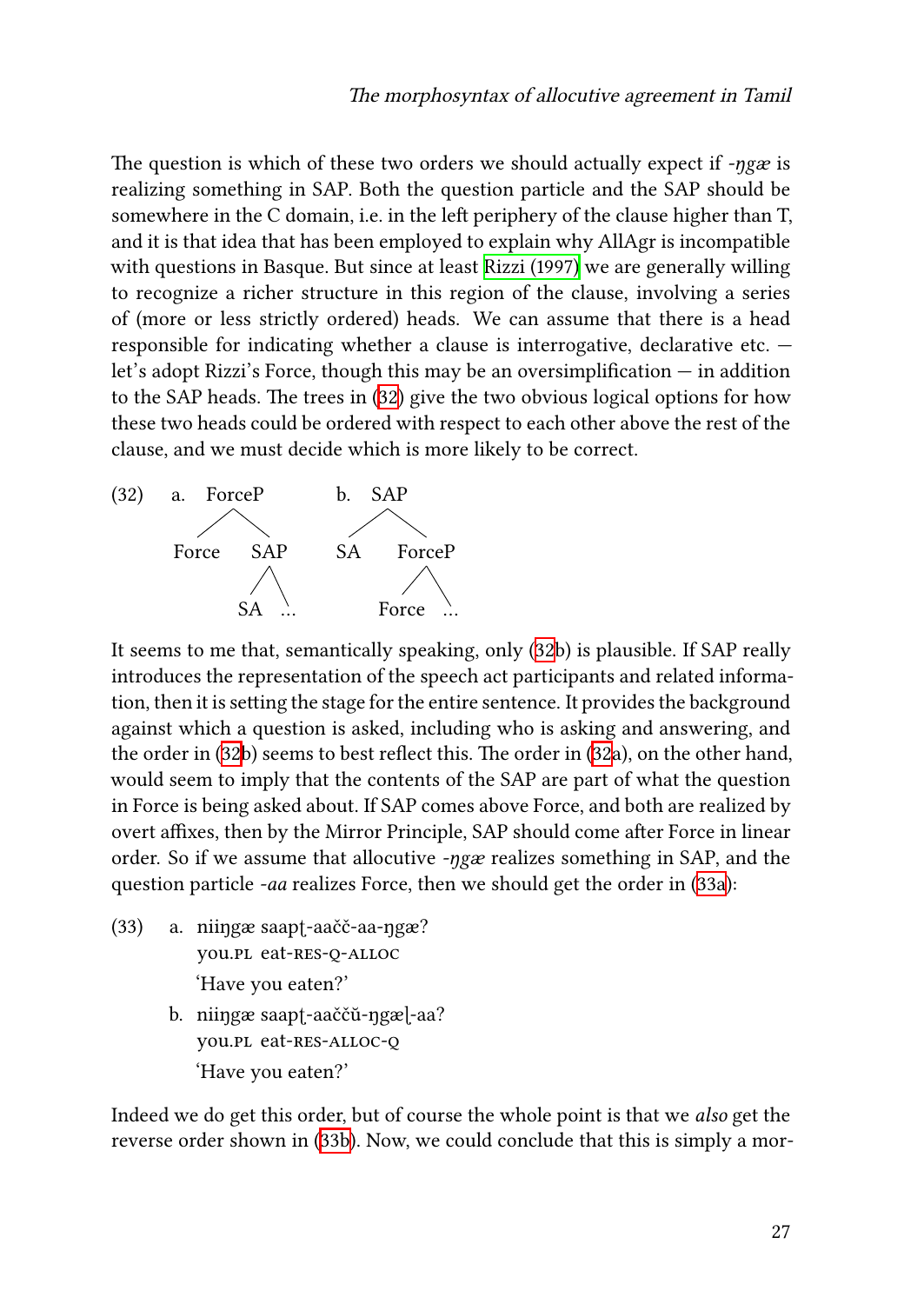phological quirk. We could say that the syntax really corresponds to something like (33a) with the expected ordering of AllAgr outside of the [ques](#page-17-3)tion particle, but that there is then a post-syntactic process that optionally flips their order. Again however, this has some problems. For one thing, it doesn't have a good way of dealing with doubling, i.e. the fact that the AllAgr marker can simultaneously show up in both positions relative to the question particle. For another, if the two orderings are identical in the syntax, being differentiated only in the morphological portion on the PF branch the derivation, it predicts that there should be no meaning difference between them, under the standard assumption that PF doesn't feed into LF. But this is incorrect  $-$  as we saw in section 2.3, the  $Q$ -ALLOC order seems to be biased towards a particular answer, while the ALLOC-O seems to be a more neutral request for information. I hesitate to draw any firm analytical conclusions from this, again because the empirical situation is unsettled, but what it suggests at least is that the ordering difference involves something more substantial than just post-syntactic morphology. $^{23}$ 

<span id="page-27-0"></span>Therefore, I'd like to propose so[methi](#page-19-1)ng (slightly) [mor](#page-27-0)e interesting. First, for the ALLOC-Q order we need to reaffirm the idea that *-ngæ* really is agreement. That is, it does not realize anything in SAP directly, but rather the features of something in SAP being reflected elsewhere in the structure. This lets us put the question particle in Force, below SAP, getting the broad semantics right, with AllAgr realizing an even lower head that agrees with the addressee in SAP. This has to be distinct from the head that realizes argument agreement, because we get both types of agreement simultaneously, even when both are below the question particle, as in the second variant in (24d), repeated in (34).

(34) Naan Ãej-čč-een-ŋgæí-aa? I win-pst-1sg.sbj-alloc-q

'Did I win?'

Given the ordering facts, though, the locus of low AllAgr should be very close to, and just a bit higher than, that of argument agreement, itself just above T.

 $23$  As an anonymous reviewer notes, there are a number of ways one could attempt to derive the two surface orders from a single underlying structure by purely syntactic means, e.g. if SAP and Force were just distinct (bundles of) features on a single head, with some version of equidistance allowing them (or elements related to them) to be realized in either order, or if the entire ForceP could optionally move into Spec-SAP. However, such approaches suffer from the same problems in dealing with the interpretation and especially the doubling facts and thus can be set aside, at least in the absence of some theory that could tie them to bias in question interpretations.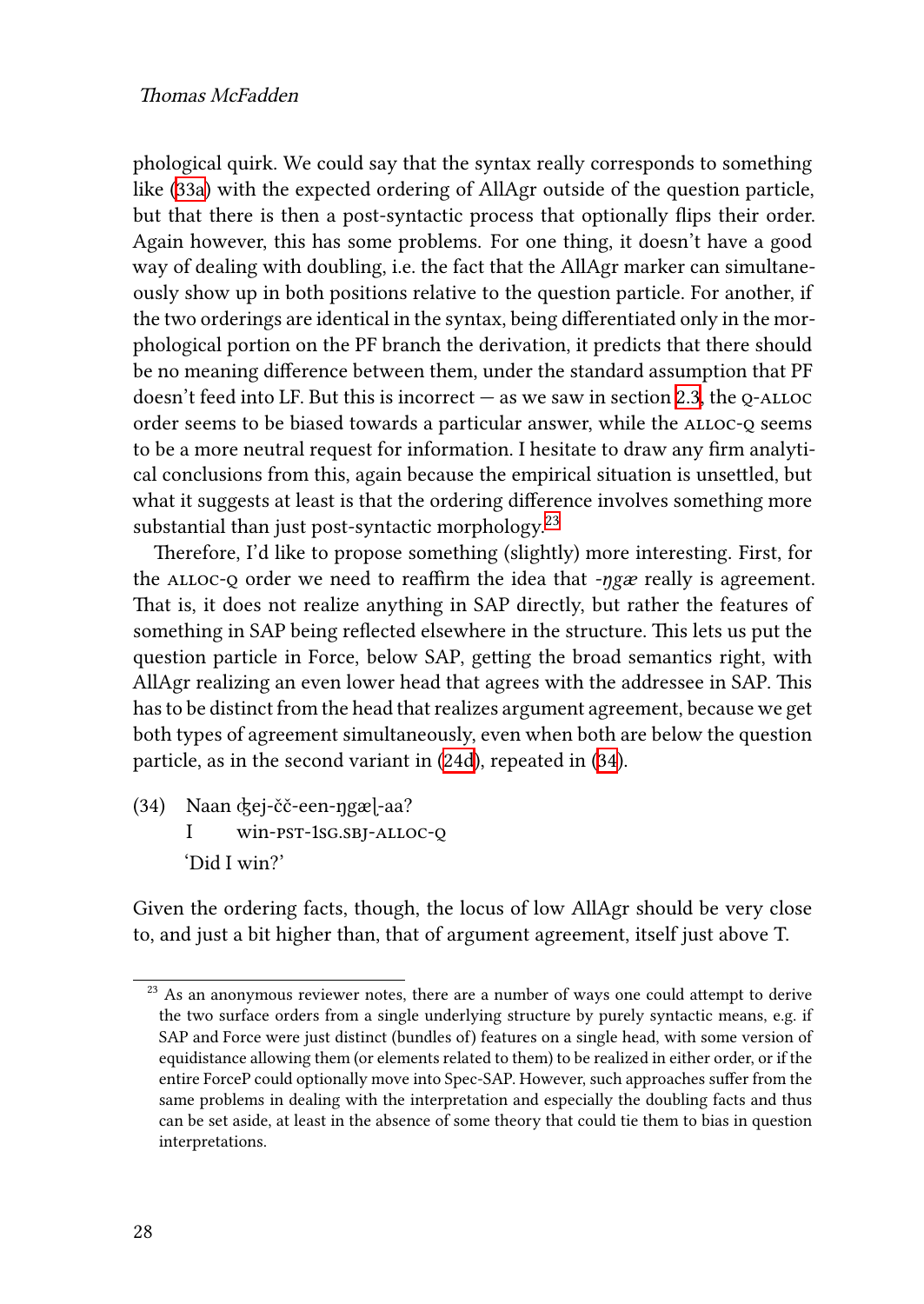For the order where *-ŋgæ* shows up after the question particle, something different must be going on. Again by the Mirror Principle, it must be realizing a higher position in the left periphery, which as far as I have found only comes below the (rather high) complementizer *-nnŭ*. We can thus potentially place it even as high as SAP itself. This opens up the possibility that *this* instance of  *ŋgæ* isn't agreement in the T region, but is more directly spelling out something relating to the representation of the addressee. Perhaps the simplest assumption is that it is the sa head itself, which agrees in  $\phi$ -features with the representation of the addressee in its specifier, but it could potentially even be a clitic spelling out that addressee directly. The presently available data do not put me in a position to defend any specific proposal. The following structure gives an idea of how this might look:<sup>24</sup>



This approach has the clear advantantage that it provides two distinct structural positions for the allocutive suffix, and thus will allow a natural account of the doubling data.<sup>25</sup> It does not explain the subtly different readings available with the two orders, but it does a[t least allow](#page-33-4) an account to be formulated, once the facts are better understood, because the two positions for allocutive suffixes have different sources. The idea is basically as follows. The baseline is that an Agree relationship is established between the representation of the addressee and the AllAgr head above T, which itself has no semantic consequences. An

<sup>&</sup>lt;sup>24</sup> One should not take the label 'AllAgr' too seriously, and of course this leaves open how exactly the higher *-ŋgæ* relates to the actual representation of the addressee. As an anonymous reviewer points out, the relationship between AllAgr and SAP could constitute evidence for the possibility of upward Agree (e.g. Zeijlstra 2012).

<sup>&</sup>lt;sup>25</sup> As pointed out by a reviewer, for the various types of fragmentary utterances discussed above, where both orders and doubling of AllAgr are possible, we can imagine something like a sluicing analysis. I.e. there is a full clause structure going up to SAP, with remnant material moved into a left-peripheral position, followed by ellipsis of TP.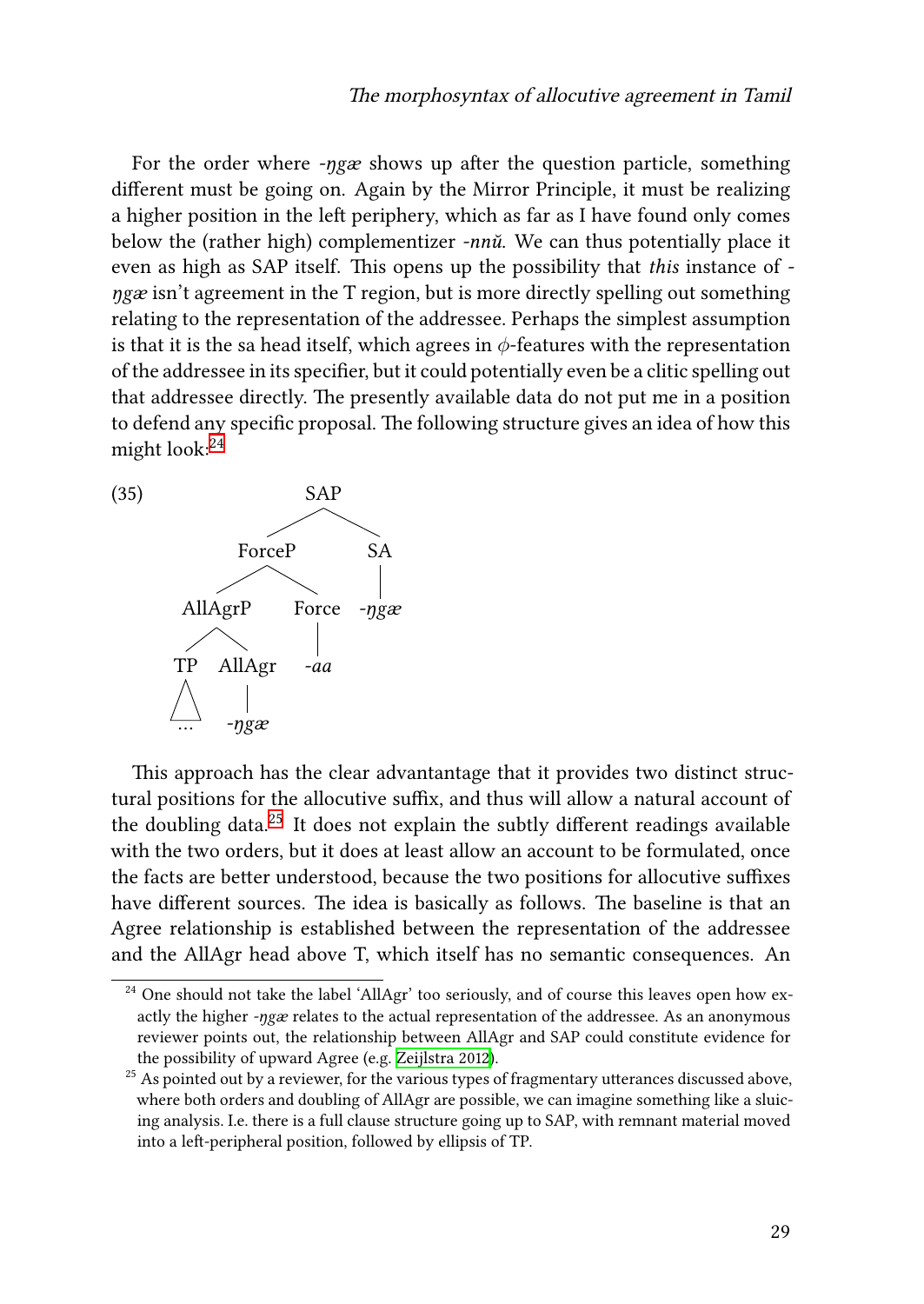additional relationship can be established with a higher head in the SAP region, but if this is done, it has the semantic consequence of introducing a bias with respect to a polar question. The results of this higher Agree relation are always pronounced when they obtain. The lower one is usually also pronounced[, but](#page-33-0) [can be optiona](#page-33-0)lly left off when the higher one is pronounced. When only the lower is pronounced, we get the ALLOC-Q order and no bias, because the higher Agree operation has not occurred. Anytime the higher is pronounced, we get the bias, because this is derived by the higher Agree operation. But in this case pronunciation of the lower Agr is optional, so we get both doubing and the Q-ALLOC order, both with the semantics of bias.

We can also take some first steps towards an analysis of the embedding facts and the interaction of AllAgr with monstrous agreement. As noted above, Sundaresan (2012) analyzes monstrous agreement in terms that require an SAP in the embedded clause which encodes information about the embedded speech act rather than the matrix one. Among other things, the contexts in which monstrous agreement is possible are constrained by the conditions on when such an embedded SAP can be projected, and the optionality of monstrous agreement in certain speech complements amounts to optionality in whether the SAP will be present. Now, under the proposal being considered here, at least the lower AllAgr probe is not itself in the SAP region, thus we do not necessarily predict that AllAgr will only be available in embedded clauses that contain their own SAP — a lower AllAgr above T could at least potentially Agree with some higher representation of an addressee.<sup>26</sup> We do, however, have clear [exp](#page-15-0)ectati[on](#page-16-1)s about how the pre[sen](#page-29-0)ce of an embedded SAP should be relevant for the *interpretation* of AllAgr. If there is an embedded SAP, we expect on minimality grounds that an embedded *-ŋgæ* suffix must be Agreeing with that, and not with the matrix SAP associated with the utterance speech act. If monstrous agreement implies an embedded SAP, then we predict that an accompanying embedded AllAgr will reflect properties of the addressee of the embedded speech act (and her relationship with the embedded author), not of the addressee of the utterance speech act. This is precisely what we observed in the contrast between (17) and (19) above, repeated in (36):

<span id="page-29-0"></span><sup>&</sup>lt;sup>26</sup> This of course raises important and complicated questions of mechanics. In particular, how would such an Agree relation be constrained to probe specifically for the *ϕ*-features of addressee representations, and what are the locality implications? Consideration of such issues must wait until we have a better grasp on the empirical situation.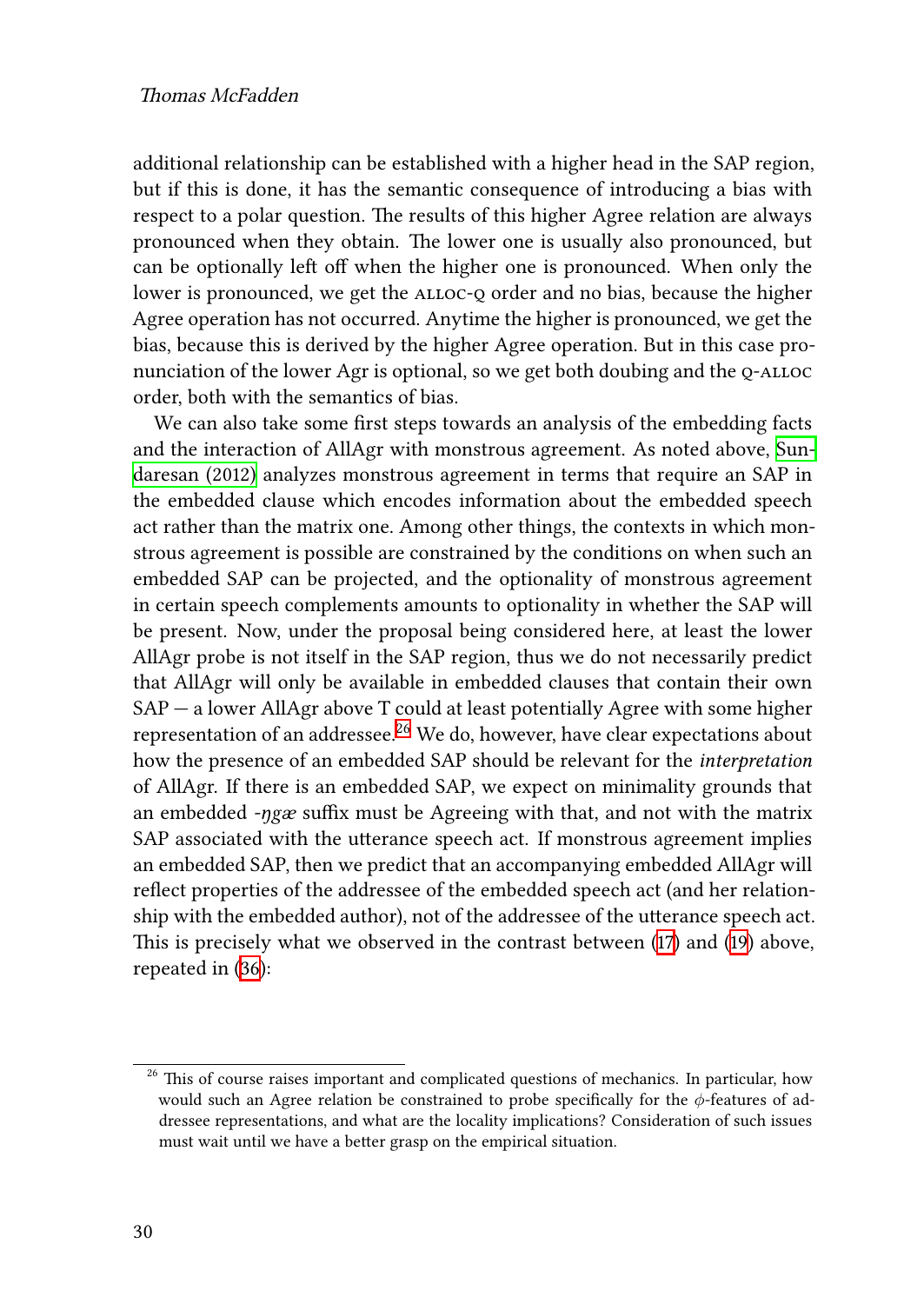- <span id="page-30-0"></span>(36) a. Maya [avæ pootti-le Maya [she contest-loc win-go-prs-3sf-alloc-comp] say-pst-3sf Ãejkkæ-poo-r-aaí-ŋgæ-nnŭ] so-nn-aa 'Maya said that she would win the contest.' (speaker being polite)
	- b. Maya*<sup>i</sup>* [taan*i,∗<sup>j</sup>* pooúúi-le Maya [anaph contest-loc win-go-prs[-1s-a](#page-30-0)lloc-comp] Ãejkkæ-poo-r-een-ŋgæ-nnŭ] so-nn-aa say-pst-3sf

'Maya*<sup>i</sup>* said that she*<sup>i</sup>* would win the contest.' (Maya being polite)

In (36a) without monstrous agreement, we can presume that there is no embedded SAP, thus the embedded AllAgr is interpreted relative to the utterance speech act, and so it is the utterance speaker, Tom in our scenario from above, who is showing politeness to the addressee, Venkat. In (36b), on the other hand, monstrous agreement establishes the presence of an embedded SAP, relative to which the embedded AllAgr must be intepreted. Thus it is the author of the embedded speech act Maya who is showing politeness towards her addressee, Kausalya.

Of course, this account clearly still leaves a number of open questions, both large and small, many of them resulting from the preliminary state of our understanding of the empirical situation surrounding AllAgr in Tamil and in general. I have already discussed the uncertainty with regard to the precise nature of the two positions where agreement can be realized, the relationship between the orderings with the question particle and the bias interpretations, and the mechanics of the apparent long-distance agreement when AllAgr appears in non-monstrous embedded clauses. To this we can add the precise nature of the ban on AllAgr when there is 2nd person argument agreement,<sup>27</sup> the issue of why Tamil AllAgr only marks number (and related politeness), but not gender or person distinctions, as well as a host of comparative questions, e.g. why Tamil permits AllAgr more readily in embedding than Basque does. Nonetheless, I hope to have shown on a general level that the Tamil data add further support to a framework where information about the discourse participants is represented and active in the syntax, and on a more specific level that AllAgr interacts in interesting ways with question formation and indexical shift, and that we should recognize two distinct positions for its realization.

 $^{27}$  Note that in the analysis proposed here, AllAgr and 2nd person argument agreement involve distinct probes Agreeing with distinct goals, so it's difficult to see what could prevent them from both applying in the same clause. Comparison with other languages as well as the dialectal variation on this point might suggest that the ban does not reflect anything deeply syntactic but rather something about surface realizations.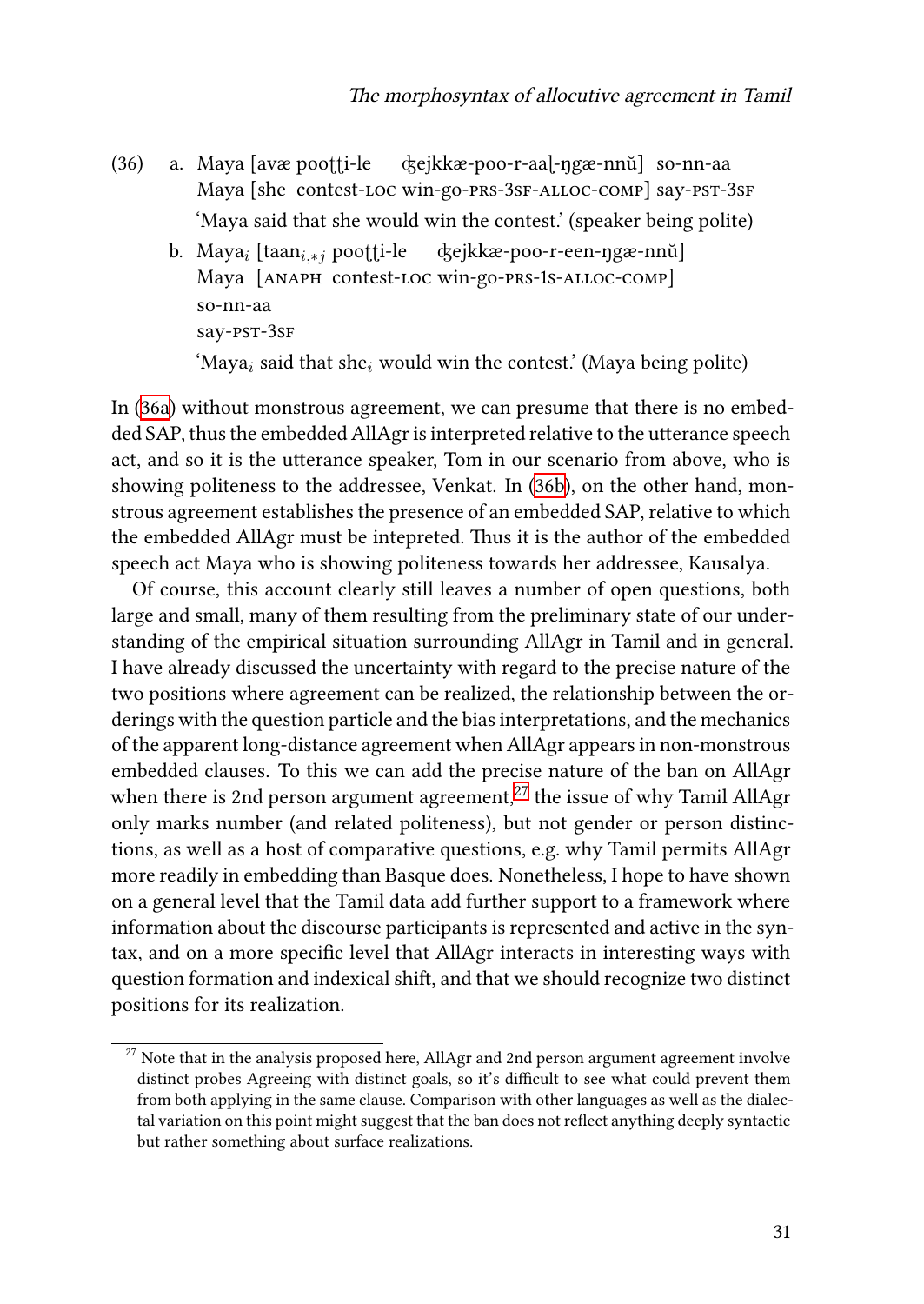## **Abbreviations**

Table (3) lists the abbreviations used in the paper that are not found in the Leipzig Glossing Rules.

| <b>ALLOC</b> | allocutive marker   |
|--------------|---------------------|
| ANAPH        | anaphor             |
| ASP          | aspect              |
| <b>RSP</b>   | respected addressee |

Table 3: Abbreviations not in the Leipzig Glossing Rules

# **Acknowledgement[s](#page-31-2)**

<span id="page-31-4"></span><span id="page-31-0"></span>I am grateful first of all to my informants, Jegan Murugesan, Champa Sundaresan, Subramania Sundaresan and Sandhya Sundaresan, for patiently exploring this particular detail of their language with me. Thanks also to Sandhya and Jegan, as well as the audiences at TripleA 4 in Göteborg, BCGL 10 in Brussels and the 2017 MaTüBe workshop in Mannheim, for very helpful discussion of both empirical and theoretical issues. Finally, I am endebted to Rahul Balusu for not only directing my attention to, but also sending me a copy of, the very important (but not so easy to obtain) Amritavalli (1991).

# <span id="page-31-3"></span><span id="page-31-2"></span>**References**

Aboh, Enoch. 2015. *Hybrid grammars*. Cambridge: Cambridge University Press.

- <span id="page-31-1"></span>Alcázar, Asier & Mario Saltarelli. 2014. *The syntax of imperatives*. Cambridge: Cambridge University Press.
- Amritavalli, R. 1991. Addressee markers on verbs: form of agreement? In *Linguistics at large: papers in general and applied linguistics dedicated to prof. Shivendra K. Verma*, 38–51. Hyderabad: Booklinks.
- Amritavalli, R. & K.A. Jayaseelan. 2005. Finiteness and negation in Dravidian. In Guglielmo Cinque & Richard S. Kayne (eds.), *The Oxford Handbook of Comparative Syntax*, 178–220. Oxford: OUP.
- Antonov, Anton. 2015. Verbal allocutivity in a crosslinguistic perspective. *Linguistic Typology* 19. 55–85.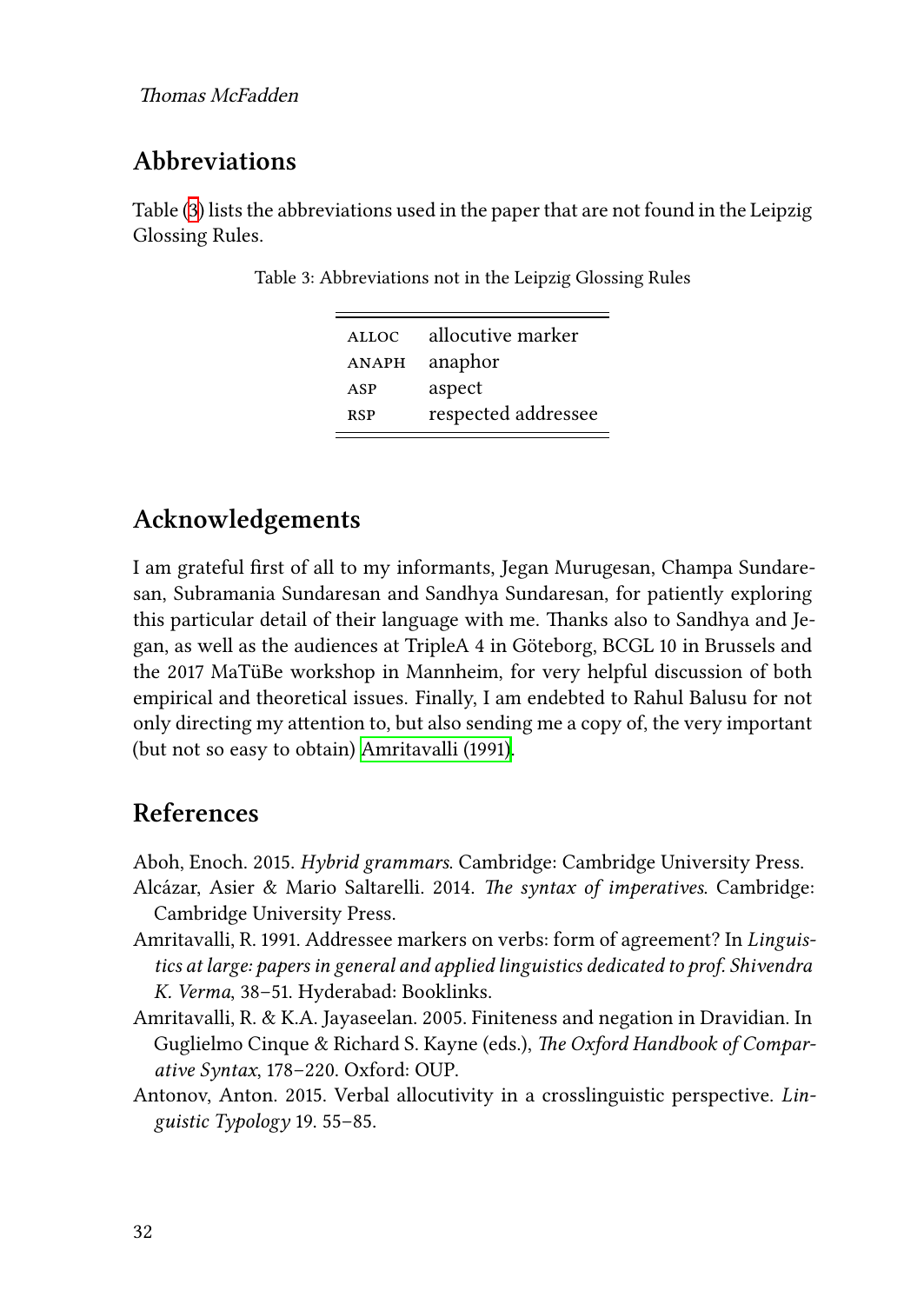<span id="page-32-6"></span>Asher, R.E. & E. Annamalai. 2002. *Colloquial Tamil*. London: Routledge.

- <span id="page-32-7"></span>Baker, Mark. 2015. *Case: its principles and its parameters*. Cambridge: CUP.
- <span id="page-32-3"></span>Boeckx, Cedric & Fumikazu Niinuma. 2004. Conditions on agreement in Japanese. *Natural Language and Linguistic Theory* 22. 453–480.
- <span id="page-32-1"></span>Bonaparte, Louis-Lucien. 1862. *Langue basque et langues finnoises*. London: Strangeways & Walden.
- <span id="page-32-12"></span>Emonds, Joseph. 1970. *Root and structure-preserving transformations*. MIT dissertation.
- <span id="page-32-13"></span>Haegeman, Liliane & Virginia Hill. 2013. The syntacticization of discourse. In Raffaella Folli, Christina Sevdali & Robert Truswell (eds.), *Syntax and its limits*, 370–390. Oxford: Oxford University Press.
- <span id="page-32-9"></span>Haegeman, Liliane & Shigeru Miyagawa. 2016. The syntax of participants. Talk presented at GLOW 39, Workshop on Representation of Speech Acts.
- Hale, Ken & Samuel Jay Keyser. 1993. On argument structure and the lexical expression of syntactic relations. In Ken Hale & Samuel Jay Keyser (eds.), *The view from building 20: essays in linguistics in honor of Sylvain Bromberger*. Cambridge, Mass.: MIT Press.
- <span id="page-32-11"></span>Hill, Virgina. 2007. Vocatives and the pragmatics-syntax interface. *Lingua* 117. 2077–2105.
- Larson, Richard. 1988. On the double object construction. *Linguistic Inquiry* 19. 335–391.
- <span id="page-32-4"></span>Miyagawa, Shigeru. 2010. *Why Agree? why Move?* Cambridge, Mass.: MIT Press.
- <span id="page-32-8"></span>Miyagawa, Shigeru. 2012. Agreements that occur mainly in main clauses. In Lobke Albrecht, Liliane Haegeman & Rachel Nye (eds.), *Main clause phenomena: new horizons*, 79–112. Amsterdam: John Benjamins.
- <span id="page-32-2"></span>Miyagawa, Shigeru. 2017. *Agreement Beyond Phi*. Cambridge, Mass.: MIT Press.
- <span id="page-32-0"></span>Oyharçabal, Beñat. 1993. Verb agreement with non arguments: on allocutive agreement. In José Ignacio Hualde & Jon Ortiz de Urbina (eds.), *Generative studies in basque linguistics*. Amsterdam: Benjamins.
- Rizzi, Luigi. 1997. The fine structure of the left periphery. In Liliane Haegeman (ed.), *Elements of grammar*, 281–337. Dordrecht: Kluwer Academic Publishers.
- <span id="page-32-10"></span>Ross, John Robert. 1970. On declarative sentences. In Roderick Jacobs & Peter Rosenbaum (eds.), *Readings in English transformational grammar*, 222–277. Waltham, Mass.: Ginn.
- <span id="page-32-5"></span>Schiffman, Harold. 1999. *A reference grammar of spoken Tamil*. Cambridge: Cambridge University Press.